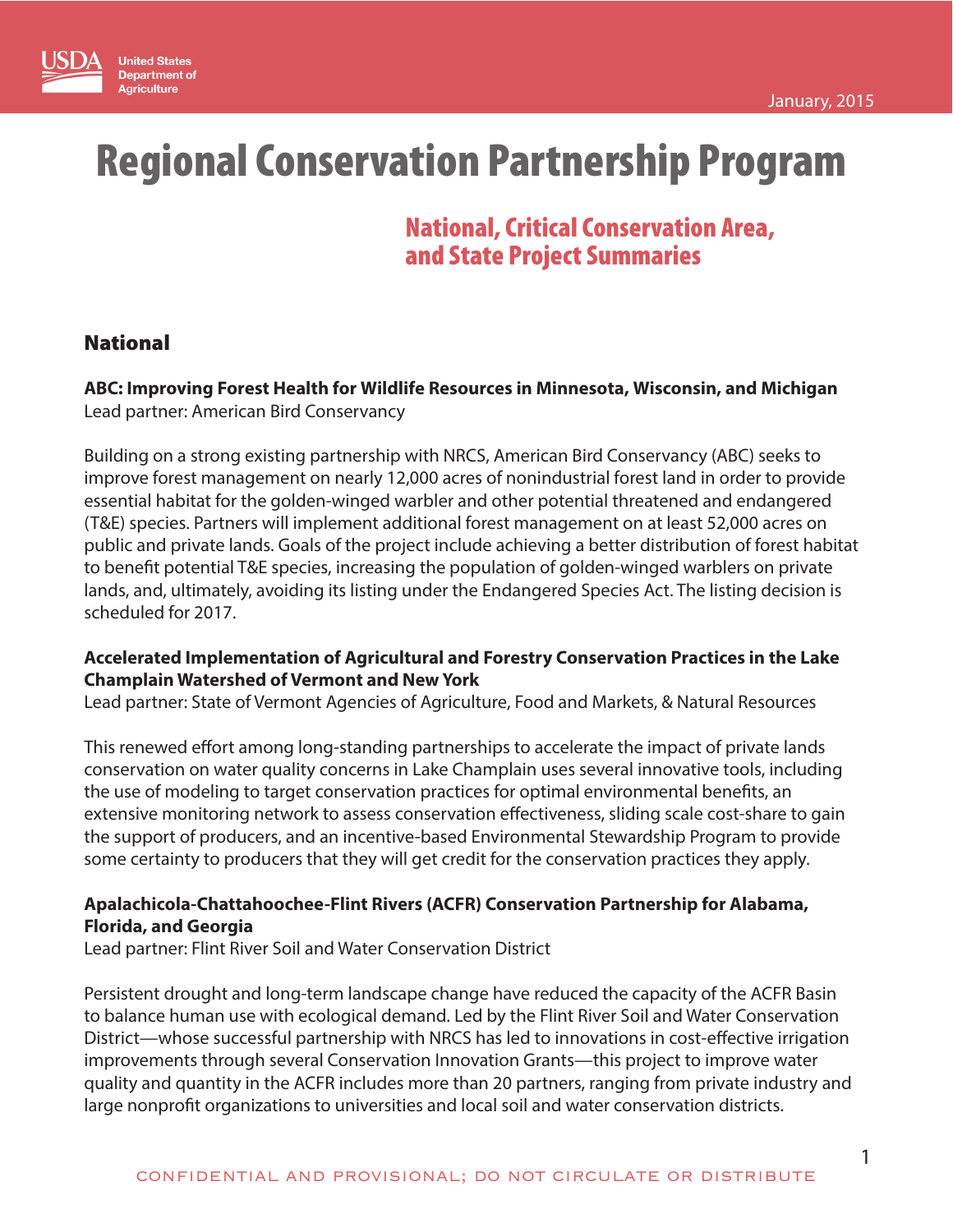#### **Cerulean Warbler Appalachian Forestland Enhancement**

Lead partner: American Bird Conservancy (ABC)

States: Ohio, Kentucky, Pennsylvania, Maryland, and West Virginia To address habitat loss, soil health, and water quality, the project will focus on suites of conservation practices intended to enhance 25,000 acres of forest habitat on private lands for cerulean warblers, an at-risk species, and associated species. The Nature Conservancy has committed to enrolling an additional 2,000 acres into easements, and the American Chestnut Foundation, the Appalachian Regional Reforestation Initiative, and Green Forests Work will reforest up to 1,000 acres of reclaimed mine lands to biodiverse forest.

## **Delaware River Watershed Working Lands Conservation and Protection Partnership**

Lead partner: American Farmland Trust

This project originated from a rigorous watershed-wide assessment and prioritization process initiated by key stakeholders in the Delaware River Basin (DRB) in 2012 by the William Penn Foundation to define and address water quality and quantity concerns. To augment the implementation of conservation systems through NRCS assistance, the National Fish and Wildlife Foundation and the Open Space Institute will administer competitive grant and capital programs to award funds to important, well vetted restoration and land protection projects. Private funding will provide streamlined access to some practices and encourage participation by some who prefer not to use government funding. Through these mechanisms, the partners anticipate working with more than 600 farmers and 600 forest landowners on 35,000 acres in this important region.

## **Duck Valley Reservation Irrigation Improvement Project**

Lead partner: The Shoshone-Paiute Tribe of the Duck Valley Indian Reservation

Through close collaboration with the local community, the Duck Valley project in Nevada and Idaho offers specific and achievable activities to upgrade irrigation systems, remove livestock from riparian areas, and restore stream banks. This shovel-ready project will not only improve water quality and the efficiency of irrigation use but also provide economic benefits to an underserved community.

## **Implementing Education, Outreach, and Conservation Practices on Tribal Land for Socially Disadvantaged Producers and Alaska Tribal Conservation Districts**  Lead partner: Tyonek Tribal Conservation District

This project, which includes all eleven Alaska Tribal Conservation Districts (ATCDs), will extend the capacity of NRCS to provide service to ATCDs and connects partners for the benefit of enhancing, preserving, and restoring habitat used for subsistence resources in the effort to preserve customs and traditions of Alaska Native people. The project has a strong monitoring component, and partners will collect data on subsistence resources and their habitat to establish baseline information and measure change overtime.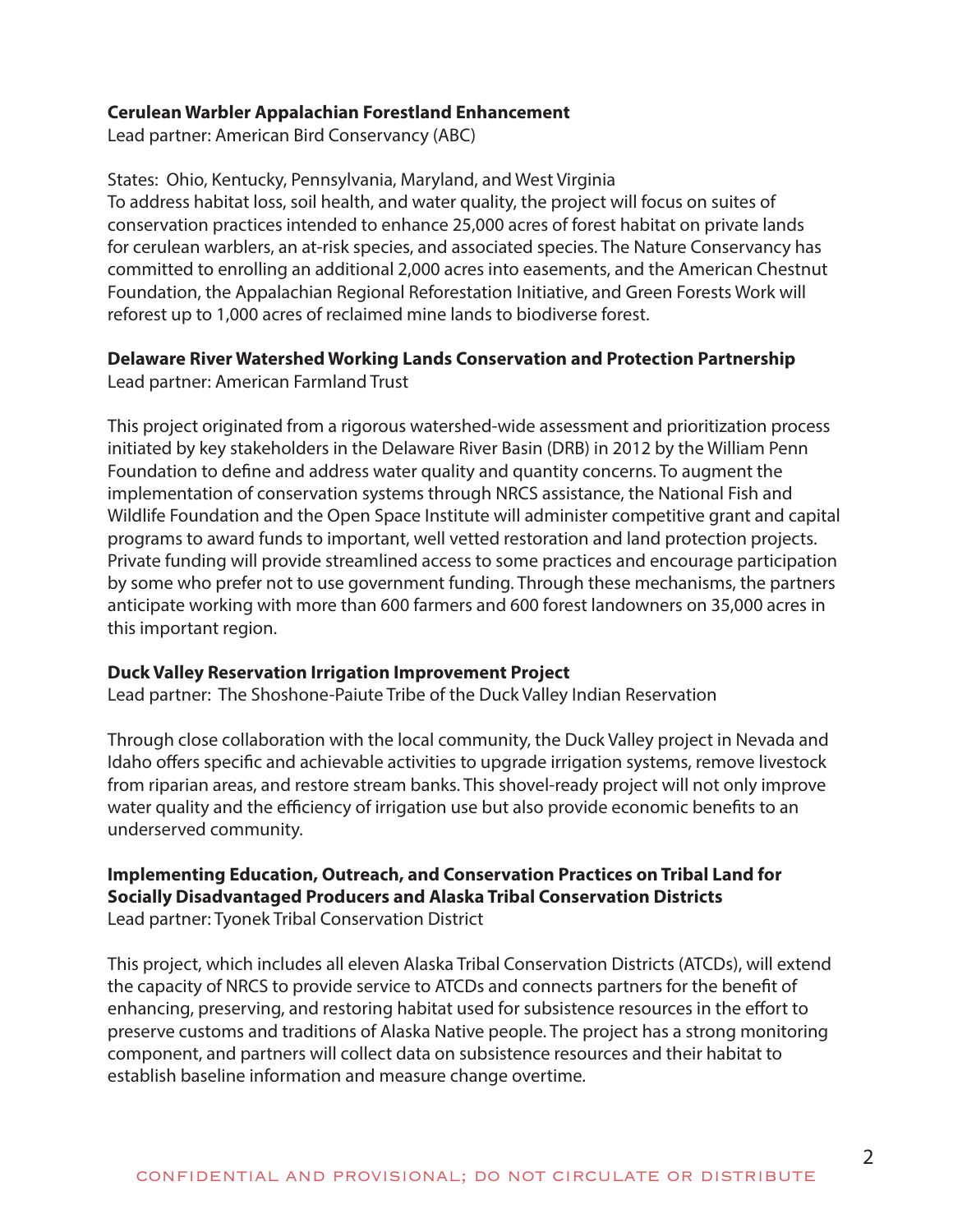## **Improving Water Quality Through the Implementation of Forestry Practices and the Assessment of Riparian Systems in Kansas Priority Watersheds**

Lead partner: Kansas State University

Surface water reservoirs in Kansas and Oklahoma have lost 40 percent of their storage capacity and are experiencing frequent algal blooms, owing mainly to stream bank erosion. By implementing forestry best management practices on 25,000 acres and creating a protection framework for remaining riparian forests in ten high-priority watersheds, this project will help sustain reservoir storage and wildlife habitat, improve the drinking water supply, and increase recreation opportunities. The contributing partners have a strong track record in making water quality improvements and working with producers.

## **Klamath-Rogue Oak Woodland Health and Habitat Conservation Project**

Lead partner: Lomakatsi Restoration Project

Many at-risk and listed species depend on quality oak woodlands that are threatened by conifer encroachment, densification, and severe wildfires in this project area, covering portions of Oregon and California. Working with landowners, including historically underserved producers, and using a sound, science-based approach, the partners will target 3,200 high-priority acres recently identified in a Conservation Implementation Strategy to preserve, enhance, and restore the structural diversity, ecological function, and overall health and persistence of oak habitats and their watersheds.

## **Long Island Sound Watershed RCPP**

Lead partner: Connecticut Council on Soil and Water Conservation

Excess nutrients have been identified as the primary driver of hypoxic conditions in Long Island Sound and are also impacting upland water resources within the watershed, which encompasses areas of Connecticut, Massachusetts, New Hampshire, New York, Rhode Island, and Vermont. This project will develop a comprehensive, whole-farm management certainty program for farmers in the area and use both working lands and easement programs to improve soil health and nutrient management, establish community resiliency areas with a focus on enhancing riparian areas, and institute a land protection program to protect agricultural and forestry areas.

## **Michigan/Indiana St. Joseph River Watershed Conservation Partnership**

Lead partner: Michigan Department of Ag and Rural Development

The partnership strives to find solutions to increasing groundwater withdrawals and sediment and nutrient loading that are economically good for the farmer but also have multiple conservation benefits, including optimizing groundwater use, improving infiltration, and reducing nutrients and sediment while also improving wildlife and fisheries habitat. Innovative methods to target highpriority areas and appropriate conservation practices will take an already developed watershed management plan to the next level. Monitoring will be used to adaptively manage this project at various levels, from the field-scale to the entire watershed. Partners have a strong history of working with both NRCS and producers.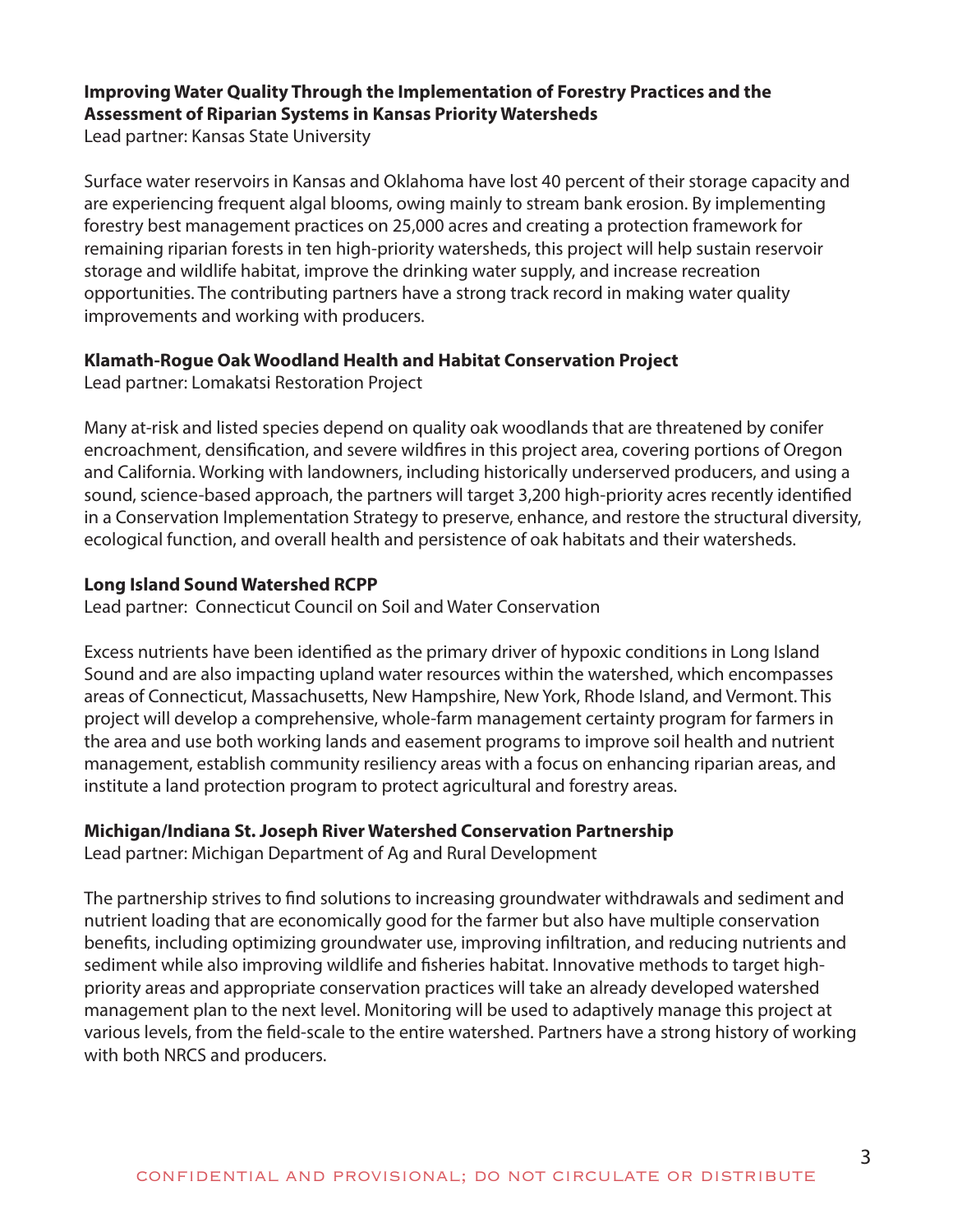#### **Middle and Lower Neosho River Basin Conservation Program**

Lead partner: Oklahoma Conservation Commission, Water Quality Division

This project will pool Kansas and Oklahoma state and federal resources to address water quality concerns in the middle and lower Neosho River Basin, which affects water quality in downstream Grand Lake. Ten small watersheds, which water quality modeling have indicated are among the highest contributors to nutrient, sediment, and bacteria loading in Grand Lake, have been targeted for the program. The states will use in-stream water quality monitoring to evaluate program performance, along with watershed modeling, soil sampling, and soil carbon sequestration verification.

## **Minnesota Agricultural Water Quality Certification Program National Demonstration Project**

Lead partner: Minnesota Department of Agriculture

In 2013, the Minnesota certification program kicked off in four small watershed pilot project areas, offering producers that demonstrate superior water quality conservation management a 10-year certification by the State of Minnesota and regulatory certainty that will be in compliance with any new state water quality laws and rules that take effect during the certification period. This project will stablish and administer a state-level agricultural water quality certification program for export and adoption by states throughout the country. Success will be gauged both by the establishment of the state-wide program and also on a farm-by-farm basis, ensuring successful mitigation and prevention of water quality risks within each operation in the program.

## **New Mexico Restoration Initiative for Rangeland, Forestland, and Wildlife on Ranches with Federal Lands**

Lead partner: New Mexico Association of Conservation Districts

In response to drought conditions and extreme wildfires impacting more than 1.5 million acres from 2009 to 2013, New Mexico has developed a Restore New Mexico plan that includes treating brushinvaded range lands and dense forest land, soil erosion, and wildlife habitat degradation. As part of this effort, more than 150 ranchers in 15 conservation districts collaborated on Coordinated Resource Management Plans, which will be the basis for NRCS, the Bureau of Land Management, and private industry to continue to restore affected areas on both private and Federal land.

## **The Oregon Model to Protect Sage-Grouse**

Lead partner: Oregon Association of Conservation Districts

A thirty-year programmatic Candidate Conservation Agreement with Assurances (CCAA) for greater sage-grouse—which is a mechanism to maintain or improve habitat and assist producers in meeting or avoiding the need for regulatory requirements under the Endangered Species Act—has been developed for private lands in Harney County, Oregon, and similar agreements are currently being developed for the remaining six counties in Oregon within the range of sage-grouse. NRCS conservation practices are a critical piece to ensuring producers have the tools and financial assistance they need to successfully meet the terms of the CCA. The project has a goal to reach 40 percent of producers, and partners will provide additional technical and financial assistance, as well as monitoring support.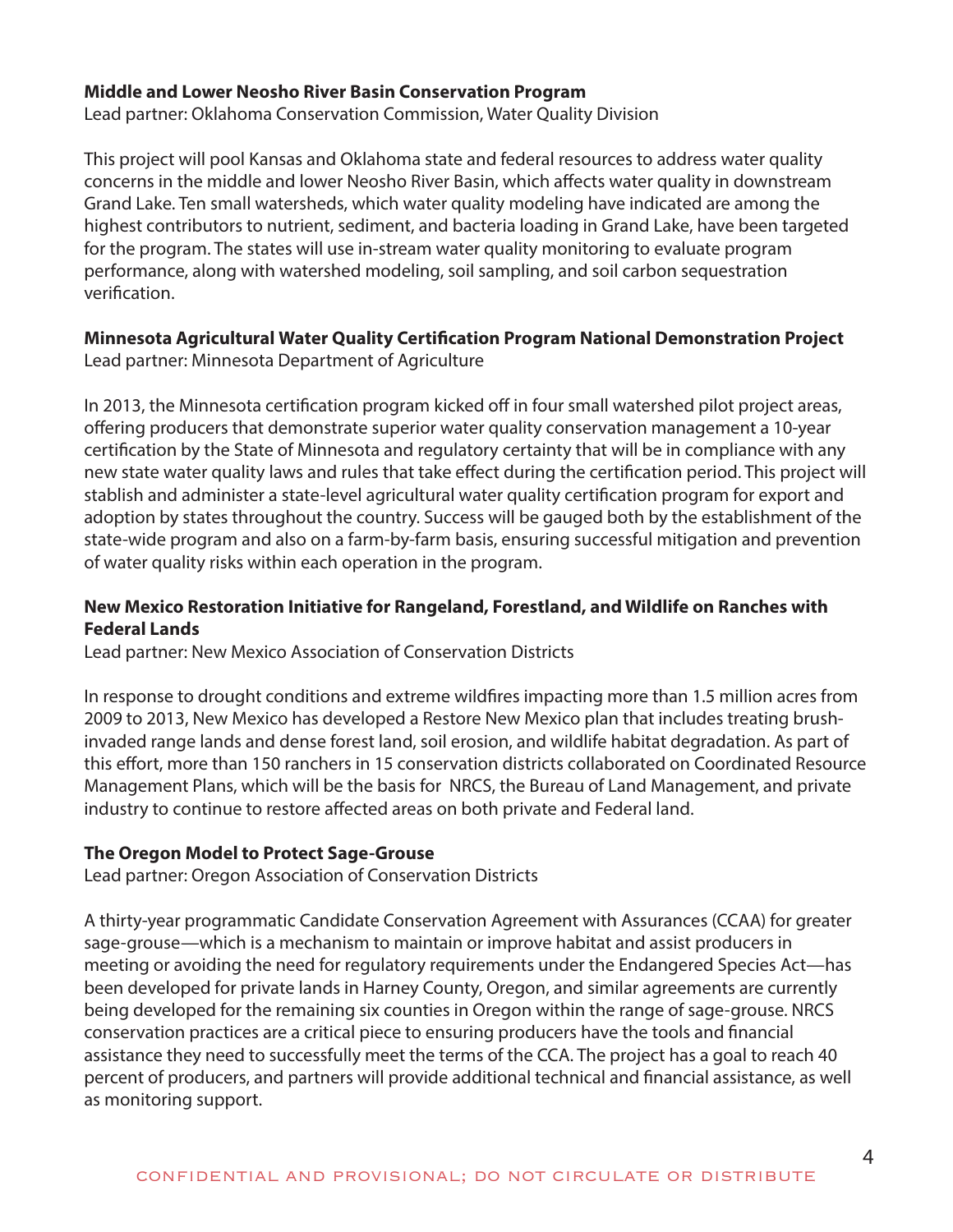#### **Palouse River Watershed (WRIA 34) Implementation Partnership**

Lead partner: Palouse Conservation District

Through implementation of the Palouse River Watershed Management Plan, more than 15 partners will work with producers to address TMDL concerns and reduce water quality regulatory action on producers in this area of Washington and Idaho. Innovative project components include promotion of the Farmed SMART Certification program (which provides an opportunity for environmental markets), enhanced incentives for riparian buffer establishment including five years of buffer maintenance, and the establishment of a watershed-wide monitoring effort that encourages landowner involvement in monitoring of natural resource conservation improvements. In addition to improved water quality, the project is expected to benefit fish and wildlife habitat, including four fish species of concern.

## **Precision Conservation for Salmon and Water Quality in the Puget Sound**

Lead Partner: Washington State Conservation Commission

Partners will use an ecosystem-wide system for targeting high priority areas to improve water quality and habitat for at-risk species, including Chinook salmon, bull trout, and steelhead. Within focus areas, a farmer-to-farmer approach will be used to increase participation and ensure buy-in from the local community. Opportunities to provide additional outreach to Hispanic and Asian producers and a strong consideration of Tribal needs are included in the project plan.

## **Regional Grassland Bird and Grazing Lands Enhancement Initiative**

Lead partner: Missouri Department of Conservation

The goal of this project, which includes portions of Kansas, Missouri, Iowa, and Nebraska, is to create and implement management strategies that provide for the adoption of scientifically proven and culturally acceptable pasture and grassland management practices. Conservation implementation will maintain the tall grass prairie ecosystem without the need for government regulation and enroll high-quality grasslands into conservation easements and contracts. The highly targeted approach identified in the proposal will strengthen existing partnerships and implementation plans.

## **Rice Stewardship Partnership—Sustaining the Future of Rice**

Lead partner: Ducks Unlimited, Inc. (DU)

The Rice Stewardship Partnership, composed of DU, the USA Rice Federation, and 44 collaborating partners, will assist up to 800 rice producers to address water quantity, water quality, and wildlife habitat across 380,000 acres in Mississippi, Arkansas, California, Louisiana, Missouri, and Texas. Using remote sensing to estimate bird population carrying capacity in shallow waters and the Field-to-Market Fieldprint Calculator to monitor results over time, the partners offer several innovations to augment conservation implementation and gain broader producer participation.

## **Unlocking Carbon Markets for NIPF Landowners in the Pacific Northwest**

Lead partner: Pinchot Institute

By aggregating landowners into groups, the American Carbon Registry (ACR) reduces transaction costs for carbon credit trading and allows small producers to participate. This project will target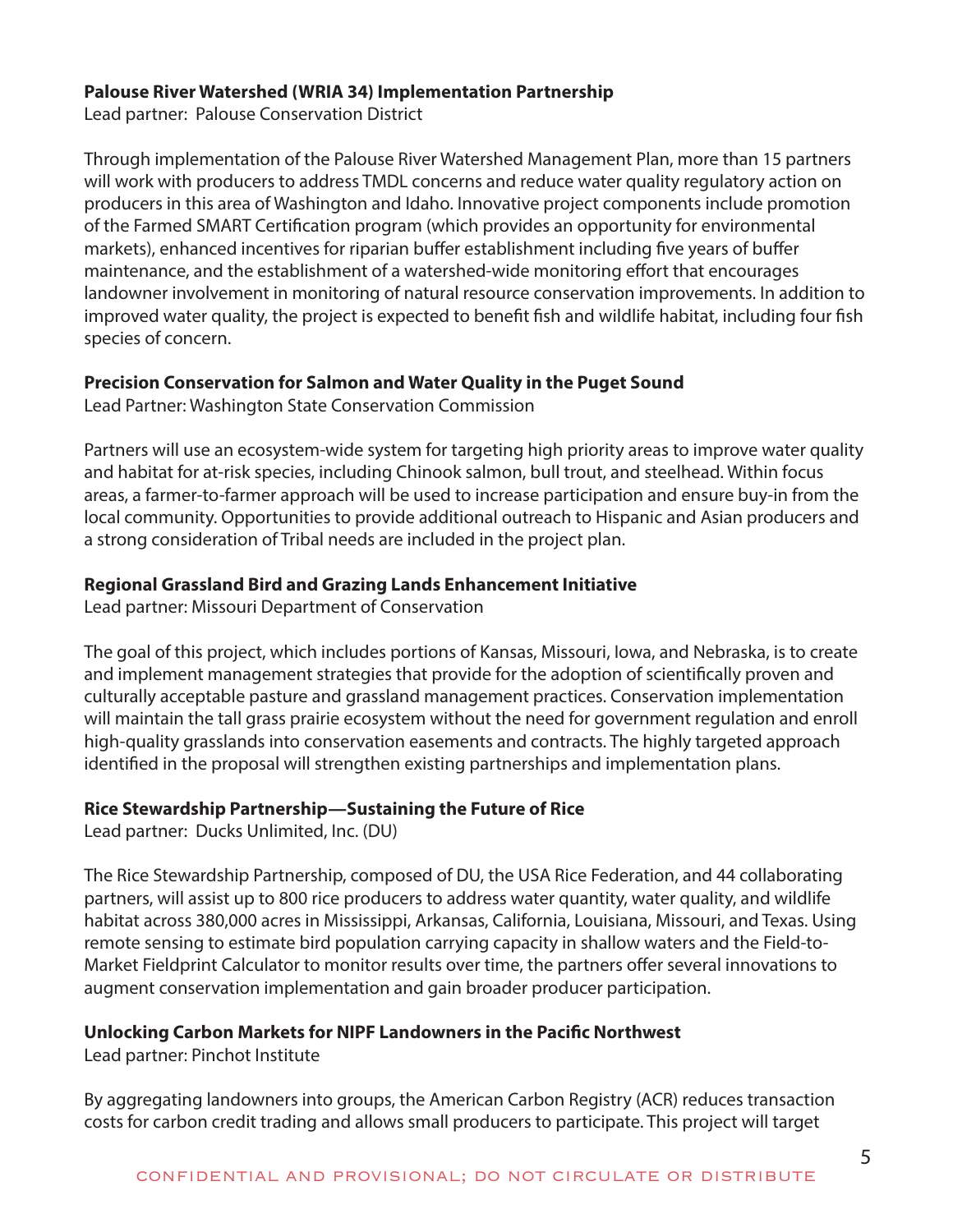approximately 250 non-industrial private forest landowners in Oregon and Washington who wish to participate in a regional carbon crediting program and who possess lands in NRCS and state priority areas as defined in regional conservation strategies. Targeted parcels will be between 75 and 4,000 acres in size, with the majority being less than 250 acres. NRCS and partner assistance will cover much of the initial expense of participating in carbon projects, specifically the development of a forest management plan and subsequent implementation of pre-commercial thinning to enhance carbon stocks.

#### **Upper Bear River Stream Restoration and Irrigation Efficiency**

Lead partner: Trout Unlimited

This project in Utah and Wyoming will improve fish passage and stream flows to benefit habitat for native cutthroat trout and other aquatic and riparian dependent species, as well as improve irrigation efficiency and water management. Monitoring will assess project performance using a Conservation Success Index that includes decreasing fish loss to irrigation canals, improving fish habitat, increasing in stream flows, decreasing river water temperatures, improving operation and maintenance of irrigation infrastructure, and decreasing irrigation water loss from canal conveyance. The partners' keen understanding of NRCS programs and alignment with existing conservation plans mean this project is shovel ready.

## Critical Conservation Areas

## **California Bay-Delta**

**Expansion of Waterbird Habitat Enhancement Programs on Central Valley Agricultural Lands**  Lead partner: California Rice Commission

The current sequence of events for rice production creates a situation where birds are frequently left with abrupt changes in habitat availability. The proposal extends the "watering" season of flooded rice fields beyond just the production phase and adds shallow water habitat in the winter/spring and fall months. This proposal will expand the Waterbird Habitat Enhancement Program (WHEP) by 50 percent, thus enhancing the wildlife value of 165,000 acres of rice and the long term sustainability of rice agriculture. A new WHEP component will address the needs of upland-nesting bird species on a target 12,000 acres. Ultimately, the partners have a goal for past participants to transition to CSP, with 165,000 acres enrolled in the rice field management portion and 19,000 enrolled in the upland portion by 2019.

## **Protection, Restoration, and Enhancement of Tricolored Blackbird Habitat on Agricultural Lands**

Lead partner: Audubon California

The Tricolored Blackbird, once was abundant in California with a population in the millions, now has an estimated 145,000 birds remaining statewide, and many predict that it is heading toward extinction. This proposal is a partnership between the dairy industry and conservation groups to address the factors that challenge California dairy farmers and threaten Tricolored Blackbirds, with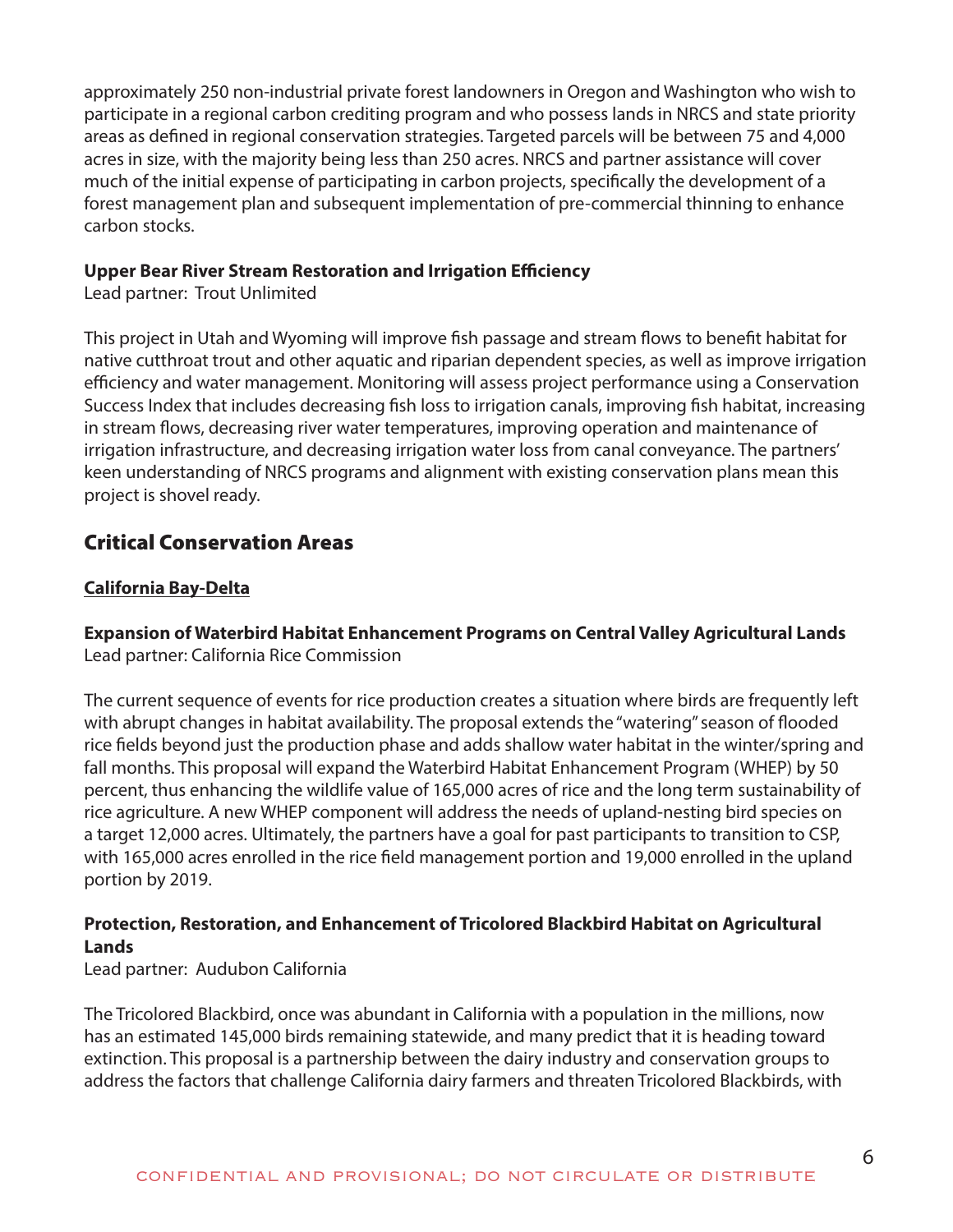the goal of finding a sustainable solution for management of colonies on farms and saving the Tricolored Blackbird from extinction. In addition to using working lands and easement programs to protect and increase habitat, the proposal includes an industry-led promotional campaign highlighting farmers' role in saving the species and the formation of a working group with industry partners to develop, vet, and pilot potential long-term solutions that could substitute for federally funded harvest management practices.

## **Chesapeake Bay**

#### **Accelerating Chesapeake Bay Watershed Implementation Plans**

Lead partner: Maryland Department of Agriculture

To meet a large unmet demand for conservation programs that will contribute to meeting the Chesapeake Bay TMDL, this project will utilize state implementation plans to accelerate targeted, cost-effective conservation in Delaware, Maryland, and Virginia. Implementation will be adapted to each state's high priorities and opportunities for innovation. For example, in Maryland, highresolution imagery will help prioritize locations for riparian buffers as part of the Chesapeake Bay Riparian Forest Buffer Initiative, while Delaware will offer vouchers to offset the cost of buffers through the Buffer Bonus Program.

## **Comprehensive Watershed Conservation in Dairy and Livestock Landscapes of the Chesapeake Ba**y

Lead Partner: National Fish and Wildlife Foundation

A large, diverse group of partners will use a "raise the bar" approach that rewards agricultural producers in Virginia, West Virginia, and Pennsylvania for implementing higher impact, priority conservation practices in targeted subwatersheds and counties of the Chesapeake Bay Watershed. The approach will address both water quality degradation and inadequate habitat for fish and wildlife in the CBW through a combination of comprehensive conservation planning, conservation practice implementation, and strategic habitat restoration. A new concept of conservation delivery is proposed: the conservation brokerage, where agency-neutral funding is used to best address resource concern. The partners will also use cost-benefit targeting to focus financial assistance dollars.

## **Delmarva Whole System Conservation Partnership—From Field to Stream**

Lead Partners: The Nature Conservancy and the Delaware Maryland Agribusiness Association

This public-private partnership in Maryland, Delaware, and Virginia will use a science-based approach to achieve significant environmental objectives: 1) improve water quality through the implementation of advanced nutrient management practices on 95,000 acres and restoring, enhancing, and protecting 3,000 acres of natural filters (wetlands and buffers); and 2) expand wildlife habitat by enhancing, restoring, and protecting 3,000 acres of high quality wetlands and buffers. The partners estimate that these conservation systems in priority locations will reduce 836,000 pounds of total nitrogen, 33,300 pounds of total phosphorus, and 58,000 pounds of total suspended solids currently delivered to local waterways each year, which will support achieving the goals of the Chesapeake Bay TMDL.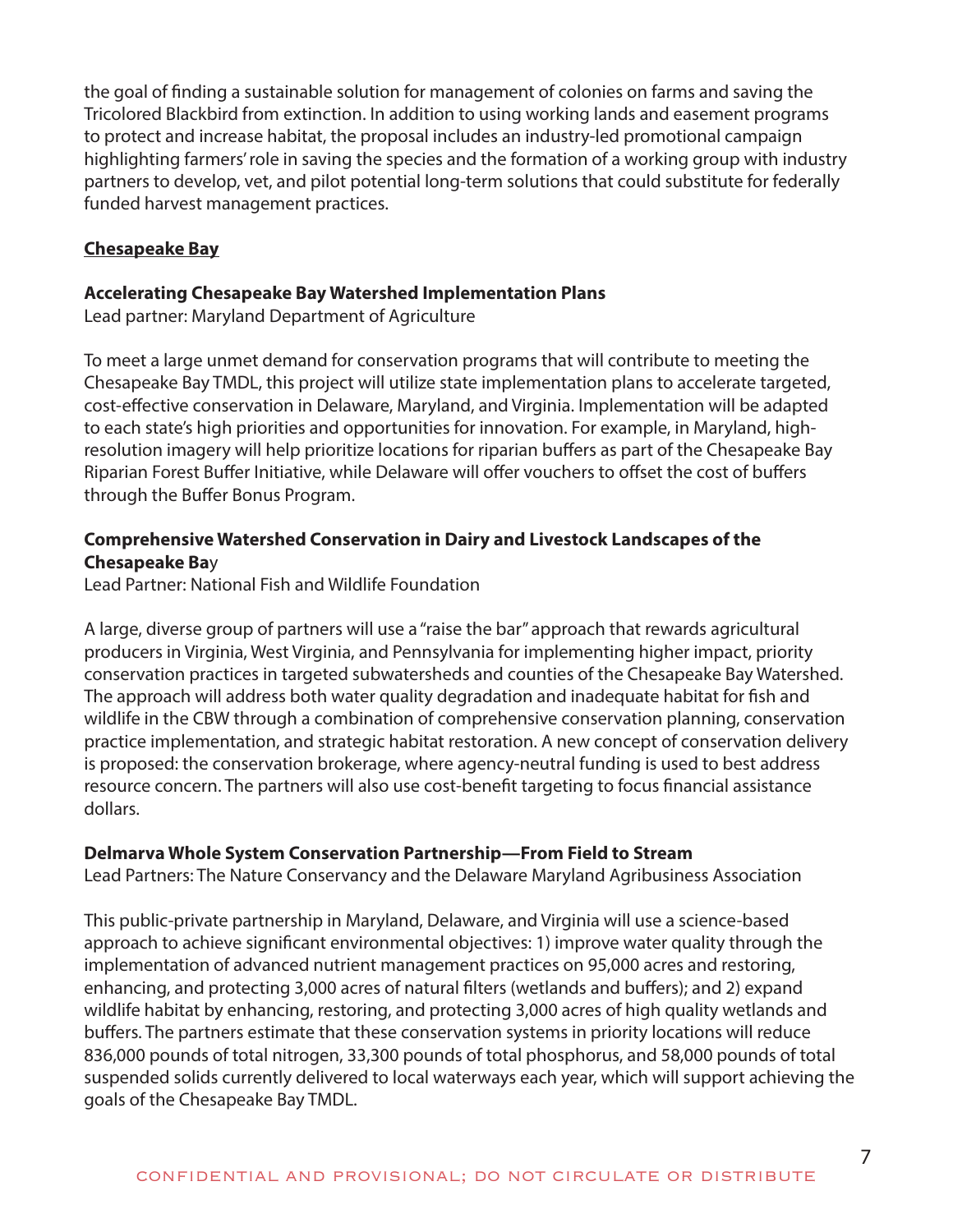#### **Mason-Dixon Working Lands Partnership**

Lead Partner: Alliance for the Chesapeake Bay

Partners will bring significant financial resources to areas of Pennsylvania and Maryland within the Chesapeake Bay to overcome common barriers to landowner adoption of conservation systems, including limited outreach, lack of technical assistance and funding, and limited coordination among programs and private markets. A focus on soil health and resilience—as well as harnessing natural systems including riparian forest buffers, restored wetlands, and healthy forests—will not only reduce nutrient loading to the Chesapeake Bay but also improve water quality in high-value streams and water bodies in the area for the benefit of fisheries, drinking water supply, and recreation.

#### **Colorado River Basin**

**Modernizing Agricultural Water Management in the Lower Gunnison River Basin: A Cooperative Approach to Increased Water Use Efficiency and Water Quality Improvement**  Lead Partner: The Colorado River Water Conservation District

This project harnesses local innovation occurring within the agricultural and water communities and integrates activities to accelerate a common mission of utilizing water resources wisely while ensuring agricultural and endangered species sustainability. Although similar activities (improvement in conveyance, delivery, on-farm irrigation) have been occurring in the Lower Gunnison sub-basin, they have been primarily limited, disparate efforts without a unifying 'grand design' and without leadership from local producers. This proposal integrates activities and brings together a diversity of partners under a coordinated leadership team to achieve greater water efficiency results and multiply environmental benefits. In addition to water quantity benefits, the partners will use information from a recent Conservation Innovation Grant and national Selenium Soil Interpretation Model to target areas with high selenium. The project also supports a USFWS Programmatic Biological Opinion.

#### **Verde River Flow and Habitat Restoration Initiative**

Lead partner: The Nature Conservancy

Project partners in the Verde River Valley of Arizona will aim to improve irrigation water management and irrigation water delivery on 1,000 acres, enhance 6,000 acres of riparian habitat, and protect 400 acres of agricultural lands through conservation easements over five years. Easements will be focused on lands that have significant investment in on-farm conservation practices and are critical to ensure long-term investments are protected. The lead partner has been working in the Verde Valley for three years with a \$200,000 investment in improving conveyance infrastructure, which will now enable this effort with greater on-farm focus.

## **Columbia River Basin**

## **North Slope Ochoco Holistic Restoration Project**

Lead partner: Wheeler Soil and Water Conservation District

The Wheeler Soil and Water Conservation District in Oregon has a long-standing, collaborative program that focuses on the improvement and protection of natural resources for the betterment of agricultural producers, the local community, and fish and wildlife. Using an innovative GIS approach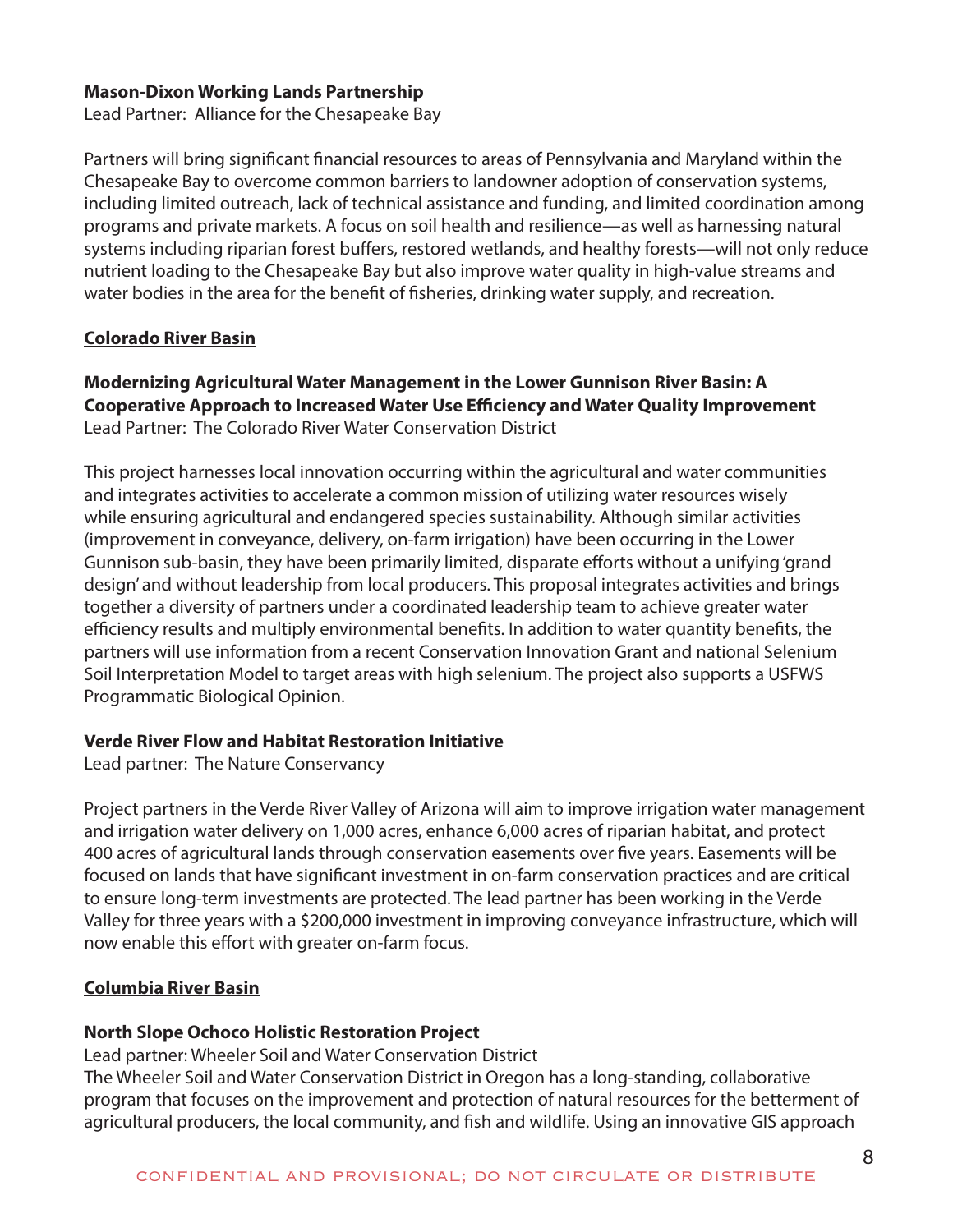to target treatment areas, the partners will implement a coordinated and directed effort to expand upon the current work being done to address key natural resource concerns in a ridge-top to ridgetop manner. EQIP, ACEP, and CSP will be used to accomplish objectives including pre-commercial thinning, irrigation efficiency projects, conservation easements, juniper removal, range restoration, spring developments, riparian restoration, and critical habitat restoration. Success will be gauged by the evaluation of measurable objectives and the expansion of established monitoring programs.

#### **Upper Columbia Irrigation Enhancement Project**

Lead partner: Trout Unlimited, Inc.

This project in Washington State will help fund irrigation efficiency improvements with large irrigators and irrigation districts to modernize water delivery infrastructure. Enhanced instream flows will benefit critical spawning and rearing areas for Endangered Species Act (ESA) fish and provide passage during migration during seasonal low flows. Complementing multiple existing conservation plans in the region, the project's goal is to implement irrigation efficiencies on more than 7,200 irrigated acres, with more than 500 individual landowners. These enhancements will increase instream flows in critical Upper Columbia Tributaries by more than 50 cubic feet per second, as well as improve water quality by increasing instream flow, decreasing stream temperature, and mitigate delivery of fertilizers and pesticides to ESA salmon-bearing tributaries. The Washington Water Project of Trout Unlimited (TU-WWP) will place the water savings from the efficiency improvements into the Washington State Trust Water Right Program.

## **White River Irrigation Efficiency and Stream Flow Restoration Project**

Lead partner: Wasco County Soil and Water Conservation

Partners for this project in Oregon have identified specific goals, already planned through a collaborative approach in the county, including the installation of six unscreened fish passage barriers, saving 7,300 acre feet of water annually, and restoring flows to 21.9 miles of stream, of which 15 miles of stream were over-allocated and seasonally dewatered. Identified activities will increase water quality, improve irrigation efficiency, and improve fish habitat in this critical area.

## **Yakama Nation On-Reservation Lower Yakima Basin Restoration Project**

Lead Partner: Confederated Tribes and Bands of the Yakama Nation

This project addresses critical needs for the integrated conservation and restoration of fish and wildlife habitat, water quantity, and water quality on the Yakama Reservation in the lower Yakima River basin. The actions in this proposal will accelerate the recovery of threatened middle Columbia steelhead on the lower tributaries of the Yakima River, which currently produce more than 50 percent of the wild steelhead population in the Yakima basin. These actions will also benefit multiple other aquatic and riparian species, including chinook and sockeye salmon, Pacific lamprey, and important cultural plant species.

## **Great Lakes Region**

## **Saginaw Bay Watershed Conservation Partnership**

Lead partner: The Nature Conservancy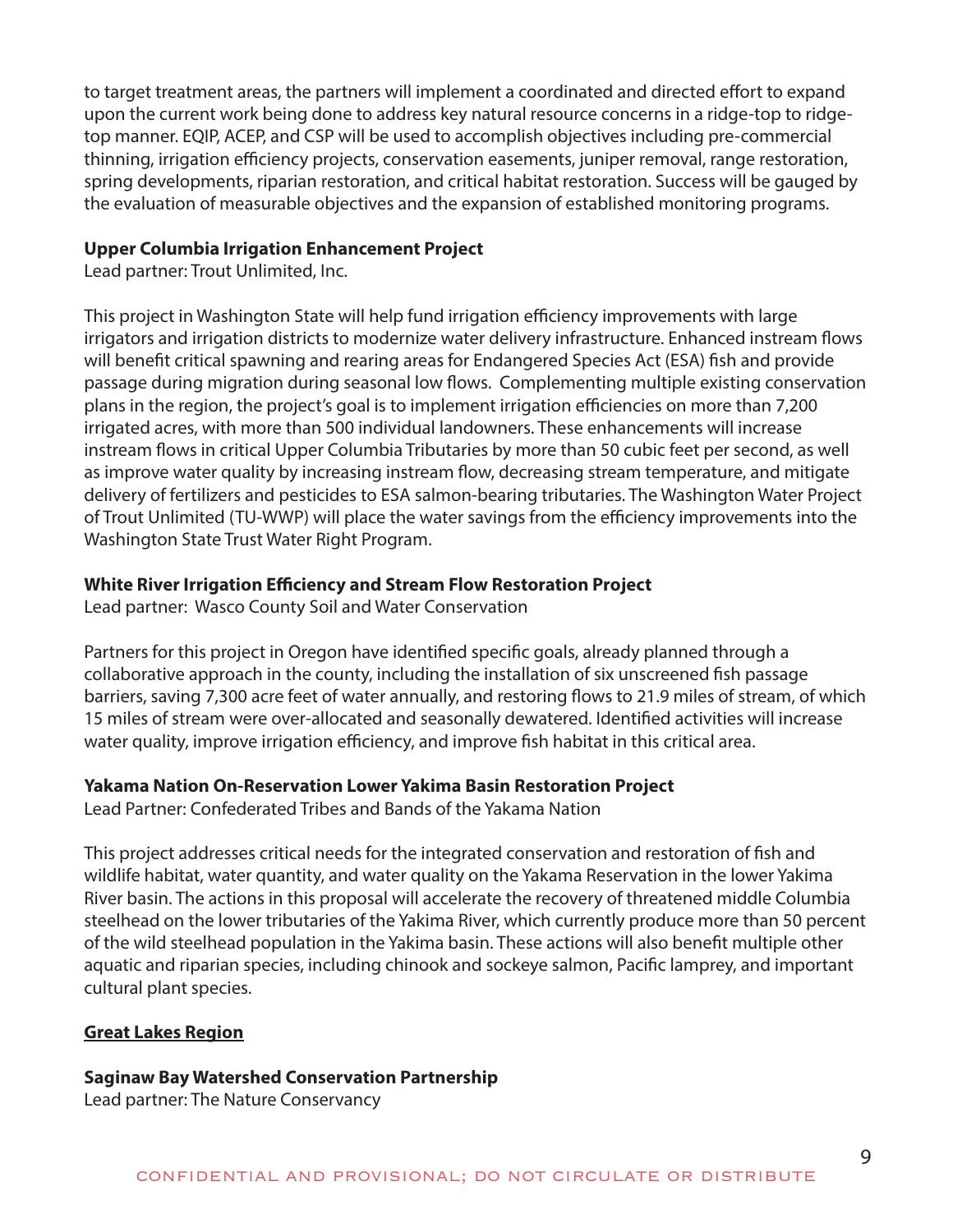Saginaw Bay, an embayment of Lake Huron, hosts the largest coastal wetland in Lake Huron and faces numerous water quality challenges, including loss of habitat, excessive nutrients and sediment, and algal blooms. This project will set ecologically relevant implementation goals, track progress using new online tools, and harness the influence of agribusiness as a complementary delivery mechanism in order to reach goals of treating 55,000 acres with conservation practices through EQIP and restoring 400 acres of wetlands through ACEP by 2019. The partners will track effectiveness using the Great Lakes Watershed Management System to quantify acres implemented and total sediment and nutrients reduced annually while also working with project partners to monitor long-term trends in fish community health.

## **Tri-State Western Lake Erie Basin Phosphorus Reduction Initiative**

Lead partner: Michigan Department of Agriculture and Rural Development

A diverse team of partners will use a targeted approach to identify high-priority sub-watersheds for phosphorus reduction and increase farmer access to public and private technical assistance including innovative demonstrations of practices that NRCS does not yet cover—in Michigan, Ohio, and Indiana. Identified actions are coordinated with the Ohio Phosphorus Task Force Report and will move Lake Erie toward goals developed in the Great Lakes Water Quality Agreement Annex 4 Nutrient Strategies. The partners will gauge success and monitor results using project-wide water quality monitoring and watershed modeling conducted by national experts from multiple scientific entities and institutions.

## **Longleaf Pine Range**

## **Coastal Headwaters Forest – Longleaf Conservation and Restoration**

Lead Partner: The Conservation Fund

The 205,000-acre Coastal Headwaters project, located in Florida and Alabama, will utilize key partnerships and resources to acquire conservation easements and restore the off-site loblolly pine to the native longleaf pine. In doing so, more than 44 at-risk species' habitat will be enhanced and more than 150,000 acres of longleaf pine restored. Water quality and quantity to the Gulf of Mexico will be protected and at least 80 jobs retained.

## **Securing Private Working Forests to Benefit Longleaf Pine, Threatened and Endangered Species, and Military Readiness**

Lead partner: U.S. Endowment for Forestry and Communities

The partners will target 20,000 acres of working longleaf in South Carolina, Georgia, Mississippi, Florida, and Louisiana, with a greater than one-to-one match from the Department of Defense and other partners. Protecting longleaf forest and maintaining lands in and surrounding up to ten military installations—each with individual goals—will support existing longleaf and gopher tortoise efforts while also maintaining critical land areas around military bases.

## **Mississippi River Basin**

## **Bayou Meto Lower Arkansas Region Conservation Partnership Proposal**

Lead Partner: Bayou Meto Water Management District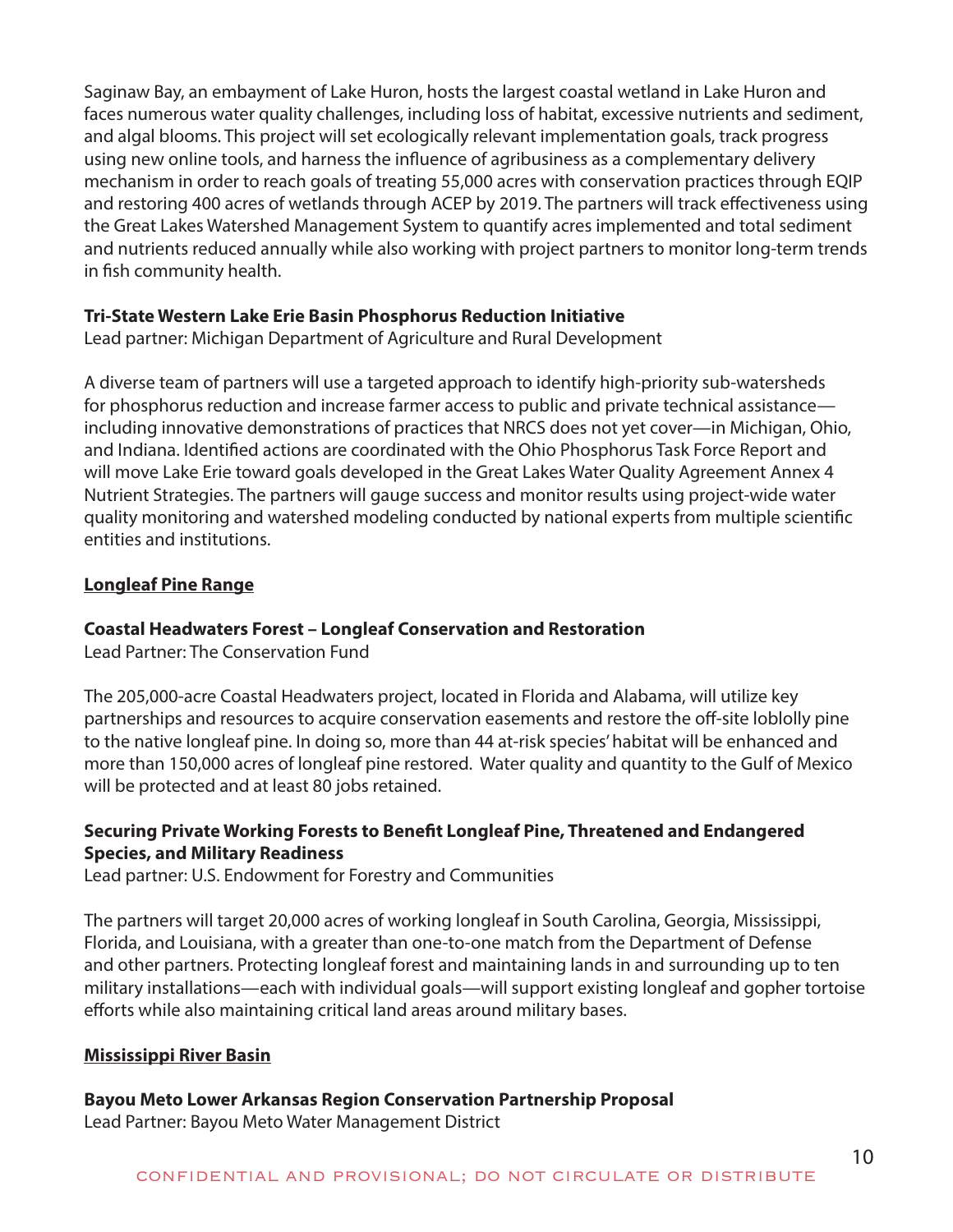This project builds on strong momentum among landowners and existing partnerships that have been developed over the past through five years through the Mississippi River Basin Healthy Watersheds Initiative. It will use the full suite of NRCS programs—EQIP, CSP, ACEP-WRE, and PL-566—to address water quality degradation, groundwater declines, and inadequate habitat for fish and wildlife on 300,000 acres of irrigated cropland. Local partners, including irrigation districts, conservation districts, state game and fish and resource agencies, farmer co-op, higher education institutions, and for-profit entities, have well-defined roles and supported contributions to the project.

## **Our Missouri Waters Targeted Conservation**

Lead partner: Missouri Department of Natural Resources (MDNR)

This project will use a collaborative statewide partnership approach called Our Missouri Waters (OMW) to implement geographic targeting of cost-effective farm conservation practices in identified high priority 12-digit Hydrologic Unit Code (HUC) watersheds and catchment basins. A high partner match, clearly identified goals, and a nutrient trading program, currently under development, will ensure that activities will maximize improvements in water quality and wildlife habitat. Water quality monitoring and modeling will be used to evaluate the success of the project. The partners have a robust history of targeted working with producers, conservation implementation, and monitoring results.

## **Reducing Total Phosphorus and Sediment Loads in the Yahara Watershed Through Wisconsin's Adaptive Management Option**

Lead partner: Dane County Land and Water Resources Department

Wisconsin is the first and currently only state in the country to formally include an innovative, regulatory compliance option for addressing phosphorus, called Watershed Adaptive Management. The primary goal in this proposal is to engage the Yahara watershed agricultural community in this collaborative, watershed-based approach to meet water quality standards and test four alternative conservation innovations, paid for by partner funds. This project will enable a diverse coalition of partners, including agricultural producers, to expand the geographic scope of adaptive management efforts, test innovative delivery approaches, and serve as a model for collaboration between the water, wastewater, and agricultural sectors.

## **Shorebird Conservation Acreage via Drainage Water Runoff Control**

Lead partner: Department of Natural Resources and Environmental Science, University of Illinois

This region in Illinois and Indiana is a globally important stopover location for many species of conservation concern, especially the American Golden-Plover, and is used by millions of other migratory shorebirds and waterfowl. Creating temporary wetlands in strategic locations through NRCS's drainage water management (DWM) program will provide valuable conservation acreage for many migratory bird species. DWM provide numerous other benefits, including reductions in nitrogen and phosphorous runoff, improved water quality, and potential increases in crop production for the producer. The partnership aims to double the annual implementation of DWM in this region.

## **Iowa Targeted Demonstration Watersheds Partnership Project**

Lead partner: Iowa Department of Agriculture and Land Stewardship, Division of Soil Conservation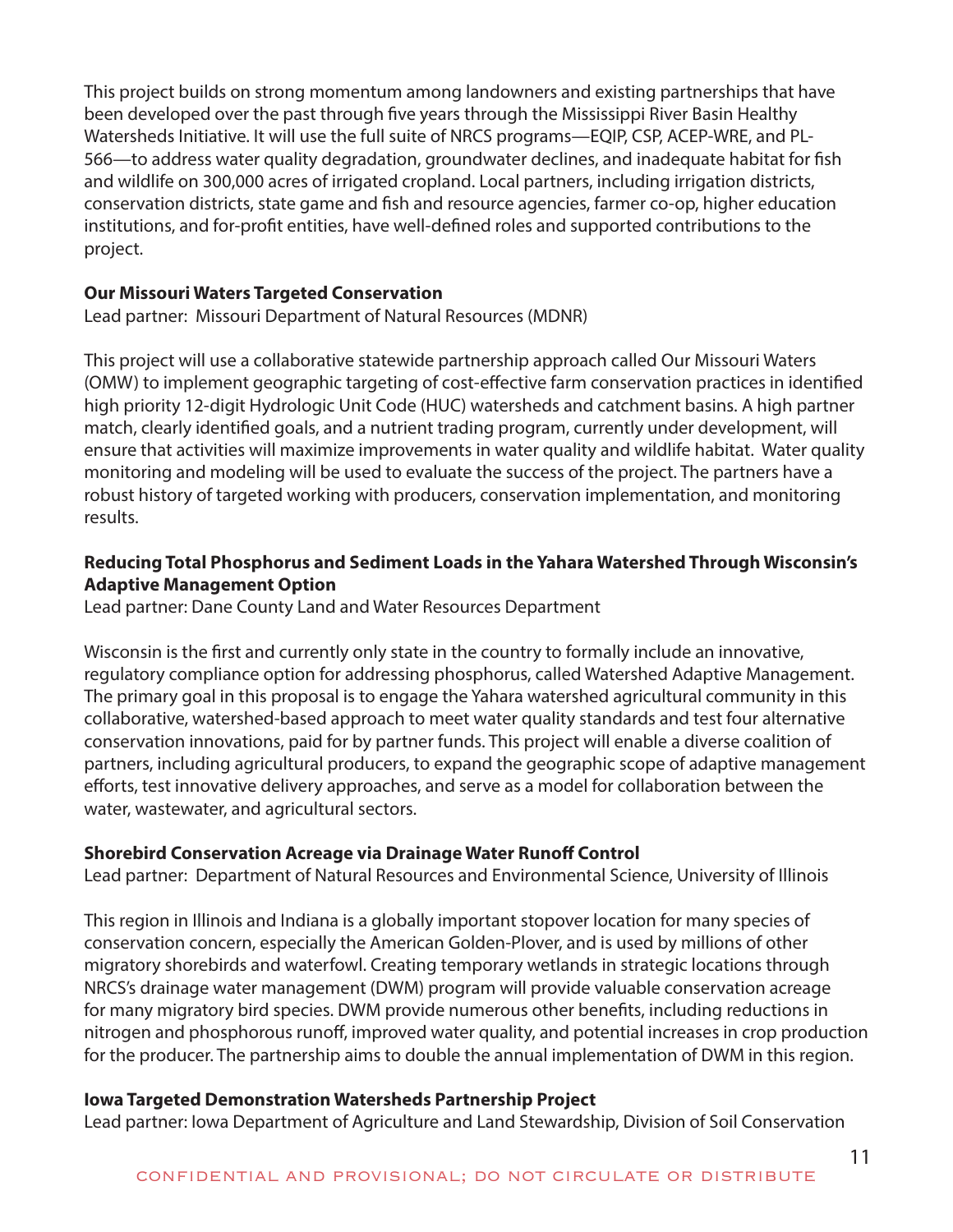Directly tied to the implementation of Iowa's Nutrient Reduction Strategy, developed in response to the Gulf Hypoxia Task Force goal of 45 percent reduction in nutrients to the Gulf, this project will assist a strong, diverse partnership in standing up demonstration watersheds in nine focus watersheds, identified by a coordinating council. Conservation in these watersheds will focus on broad adoption of practices that are most beneficial in reducing nutrients and will serve as models for future work, with a focus on farmer-to-farmer outreach and education. Nearly 70 partners have signed off on this project.

## **Prairie Grasslands Region**

## **Canadian River Watershed Restoration Project (CRWRP)**

Lead Partner: Canadian River Riparian Restoration Project

Working across private, federal, and state lands, the partners in this area of New Mexico will focus on treating invasive plant species while maintaining energy production, maintaining cultural traditions, and supporting operation sustainability. A coordinated resource management plan (CRMP) will be developed collaboratively by the rancher, Federal, and state land management agencies to ensure that all areas of the watershed will be able to benefit from treatment of brush invasion, soil erosion, and wildlife habitat degradation. Support from the Jornada Rangeland Research Programs will ensure that the most up-to-date and scientifically sound conservation methods will be used.

## **Little Otter Creek Watershed Project**

Lead Partner: Caldwell County Commission Development and Green Hills Regional Planning Commission

Previously authorized under PL-566, this project in Caldwell County, Missouri, will include installation of an earth embankment dam and 345-acre multipurpose reservoir, implementation of wildlife and habitat management and enhancement practices around the fringe of the new reservoir, full mitigation for stream and wetland impacts, and development of basic facilities for recreational use. The partner has committed a large cash contribution and has already secured the majority of land rights. At completion, the residents and businesses in the county will have a dependable, long-term raw water supply, increased outdoor recreational opportunities and facilities, and reduced flood damages to crops and infrastructure along Little Otter Creek.

## **Red River Basin of the North Flood Prevention Plan**

Lead partner: Red River Retention Authority

This project uses all of NRCS's authorities—EQIP, ACEP, CSP, and PL-566—to reduce flooding, ponding, and excess water on farm lands, thereby increasing the resiliency of agriculture, as well as to reduce nutrient loads in this region of Minnes ota and North Dakota. Once completed, six to eight discreet projects will store approximately 50,000 acre-feet of flood water. The long-standing partnership across state boundaries includes the Red River Retention Authority, which has the power to raise revenue.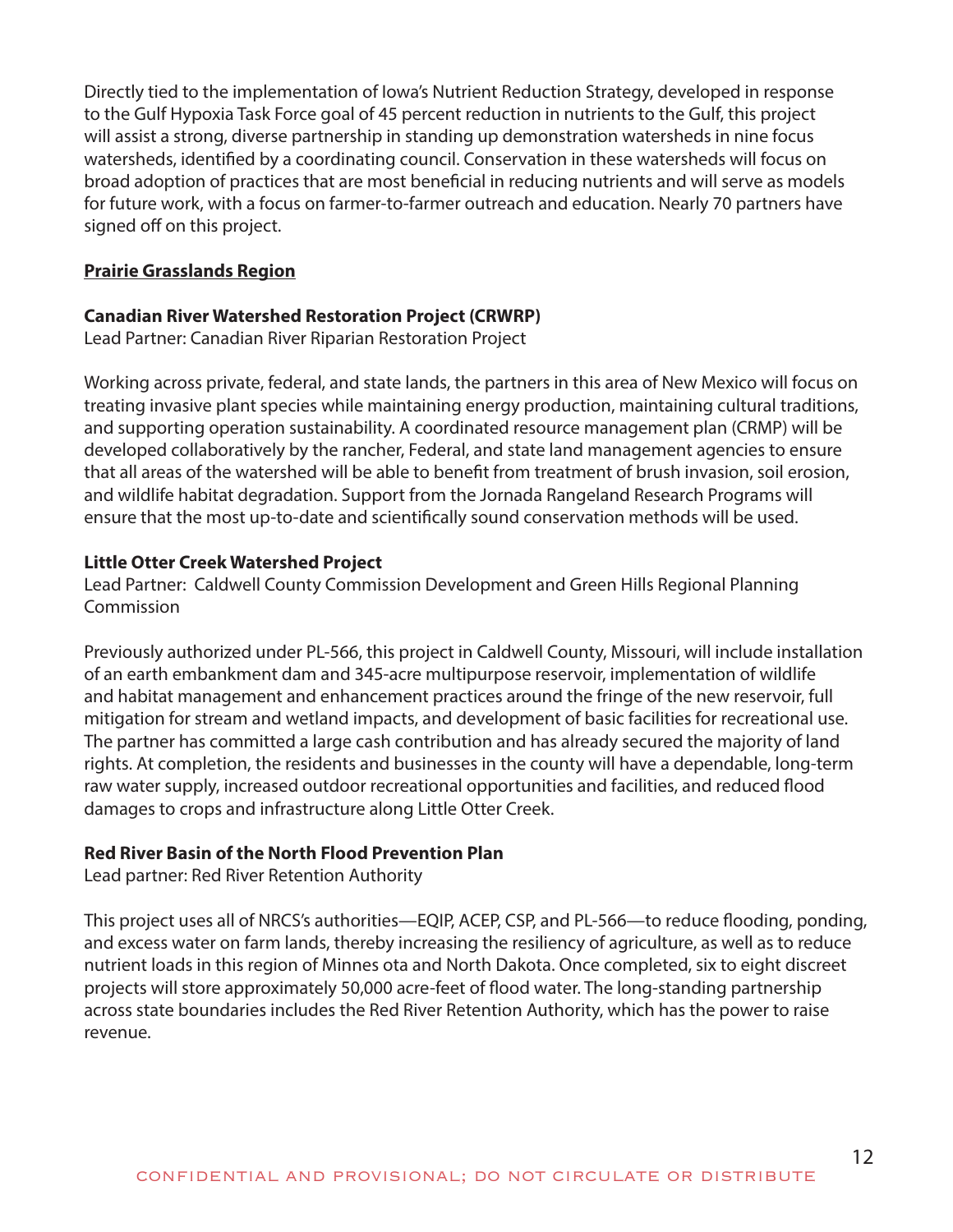## State Project Summaries

## **Alabama**

## **Alabama Farmers Federation**

Lead partner: Alabama Farmers Federation

The Alabama Farmers Federation will work to address a growing demand for water in several of the state's watersheds. Recent data shows that in some cases, irrigation increased up to 80 percent in the past few years. The goal of the Alabama Farmers Federation is to work with partners to provide direct technical support and outreach to program participants to ensure future irrigation practices will be efficient, sustainable and environmentally friendly. The RCPP Alabama Partnership's ultimate goal is to protect, improve and enhance water quantity and water quality in the state's watersheds.

## **Alaska**

## **Hoonah Native Forest Lands Partnership**

Lead partner: Sealaska Corporation (ANSCA Regional Corporation)

Regional-scale land management and conservation planning in Sealaska's Huna Totem area will improve habitat for Salmon and Sitka Black-tailed Deer, timber production and enhance products such as blueberries and firewood. The work will benefit subsistence use by Native Alaskans and rural Alaskans as well as measure subsistence food gathering and reliance within the project lands. The success of this project will not only improve the ecological and economic sustainability of natural resources in the Hoonah community, but will provide a valuable conservation planning model for other communities.

## **Arizona**

## **Restoring Native Grassland Habitats to Benefit Wildlife, Ranching and Open Space**

Lead partner: Arizona Game and Fish Department

The projects accomplished through this proposal will be directed at improving grassland habitat for grassland dependent wildlife species. These are species of concern for the Arizona Game and Fish Department, which include pronghorn antelope, Gunnison's prairie dogs, black tailed prairie dogs, western burrowing owls, and Ferruginous hawks to name a few. Projects will restore native grasses and forbs to historic grasslands, which will improve food availability, cover and reduce fragmentation for wildlife.

## **Central Arizona Grassland Restoration and Watershed Partnership Program**

Lead partner: Arizona Game and Fish Department

The goal of the projects from this proposal is to improve habitat for wildlife species dependent on grasslands and are of concern for the Arizona Game and Fish Department. In addition to grassland habitat improvement, projects from this proposal will address resource concerns such as inadequate water and forage, soil erosion and water quality degradation. Other resource concerns to be addressed include continued degradation of the watershed due to catastrophic wildfire.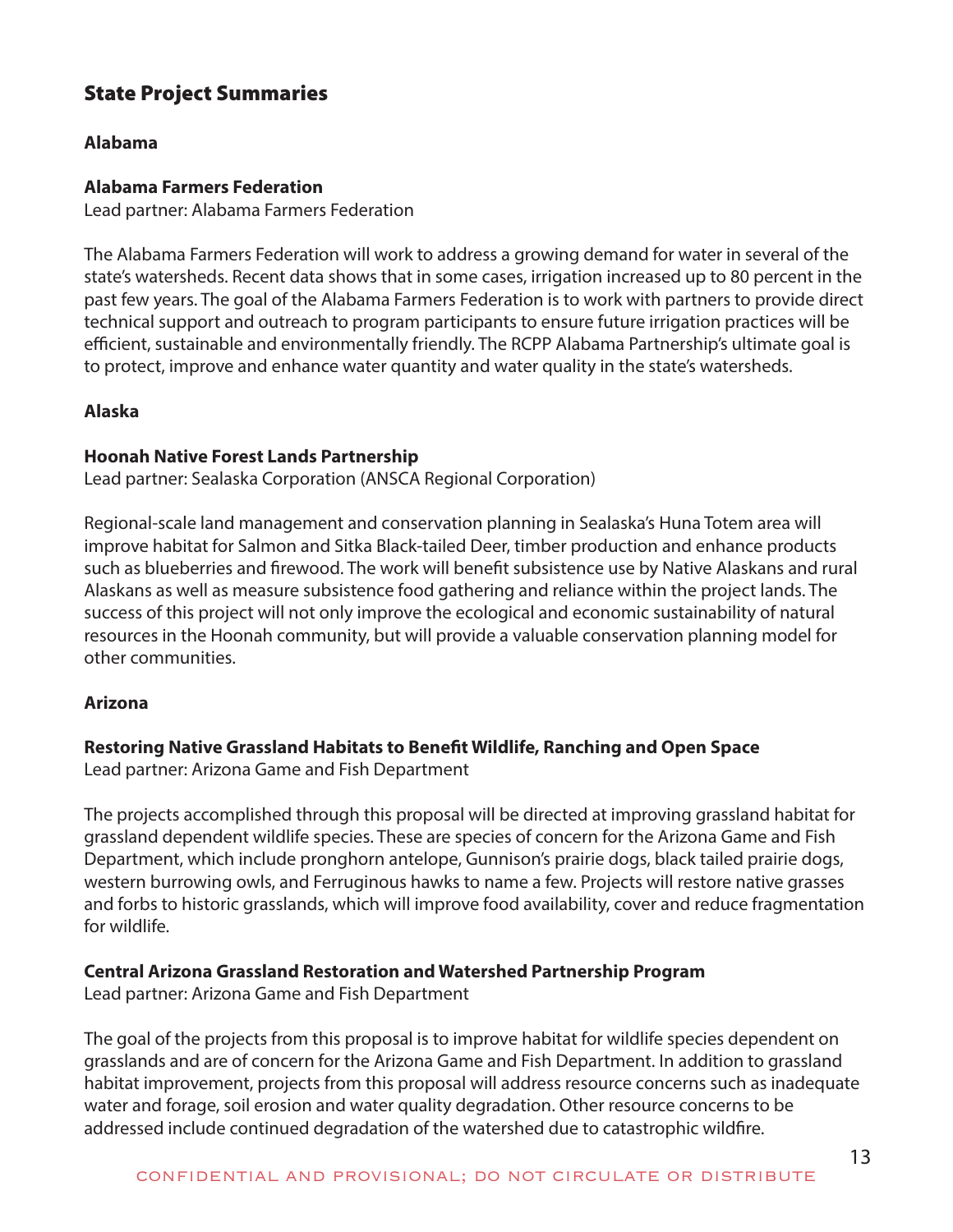## **Arkansas**

#### **Growing Conservation in the Illinois River Watershed**

Lead partner: Illinois River Watershed Partnership

The primary goal of this project is to improve water quality in the Illinois River Watershed so that all waters meet their designated uses. The Illinois River and its tributaries have many designated uses set forth by the Arkansas Pollution Control and Ecology Commission including fisheries, primary and secondary contact recreation, drinking water supply and agricultural and industrial water supply. However, portions of the Illinois River and its tributaries have been cited as not meeting these designated uses due to impairment from bacteria, sediment and/or excess nutrients. Financial and technical assistance is vital to achieving that goal now and in the future. Water quality degradation to be addressed includes excessive sediment in surface waters, elevated water temperature, excess nutrients in surface and ground waters, excess pathogens and chemicals from manure, bio-solids or compost applications. Water quality degradation and degradation of plant condition caused by undesirable plant productivity and health must be balanced and addressed as special environmental concerns. Soil erosion is a resource concern due to concentrated flow erosion and excessive bank erosion from streams creating excessive sediment in surface waters. Inefficient use of energy in the farm operation increases dependence on non-renewable energy sources that can be addressed through improved energy efficiency and the use of on-farm renewable energy sources.

#### **Red River Project**

Lead partner: Southwest Arkansas Resource Conservation and Development Council

The Arkansas Red River Project area is a multi-county project that includes the counties of Hempstead, Lafayette, Little River and Miller that border the Red River. This project has been developed to address the primary resource concern of water quality in the Red River Watershed in Arkansas. Secondary resource concerns include soil erosion, irrigation water quality and quantity and wildlife habitat benefits. Project success will be measured by the acres of agricultural land under contract and the number of producers adopting conservation practices that will reduce nutrient and sediment load entering the Red River.

## **California**

## **Pajaro Valley Community Water Dialogue**

Lead partner: Resource Conservation District of Santa Cruz County

The proposed project will leverage and support the locally driven community water dialogue to address pressing water quantity and water quality issues in the Pajaro Valley on California's Central Coast. The region currently has an aquifer overdraft estimated at 12,000 acre-feet per year with resulting seawater intrusion compromising groundwater quality. The primary resource concern to be addressed is water supply (affected by inefficient use of irrigation water and declining groundwater quality due to salts). Additionally, the project will address secondary resource concerns of surface and ground water quality impairments due to sediments and high concentrations of nutrients stemming in large part from agricultural sources. Taken as a whole, these resource concerns threaten the longterm viability of agriculture in the Pajaro Valley. A three year targeted program in partnership with the USDA Natural Resources Conservation Service for the Pajaro Valley Community Water Dialogue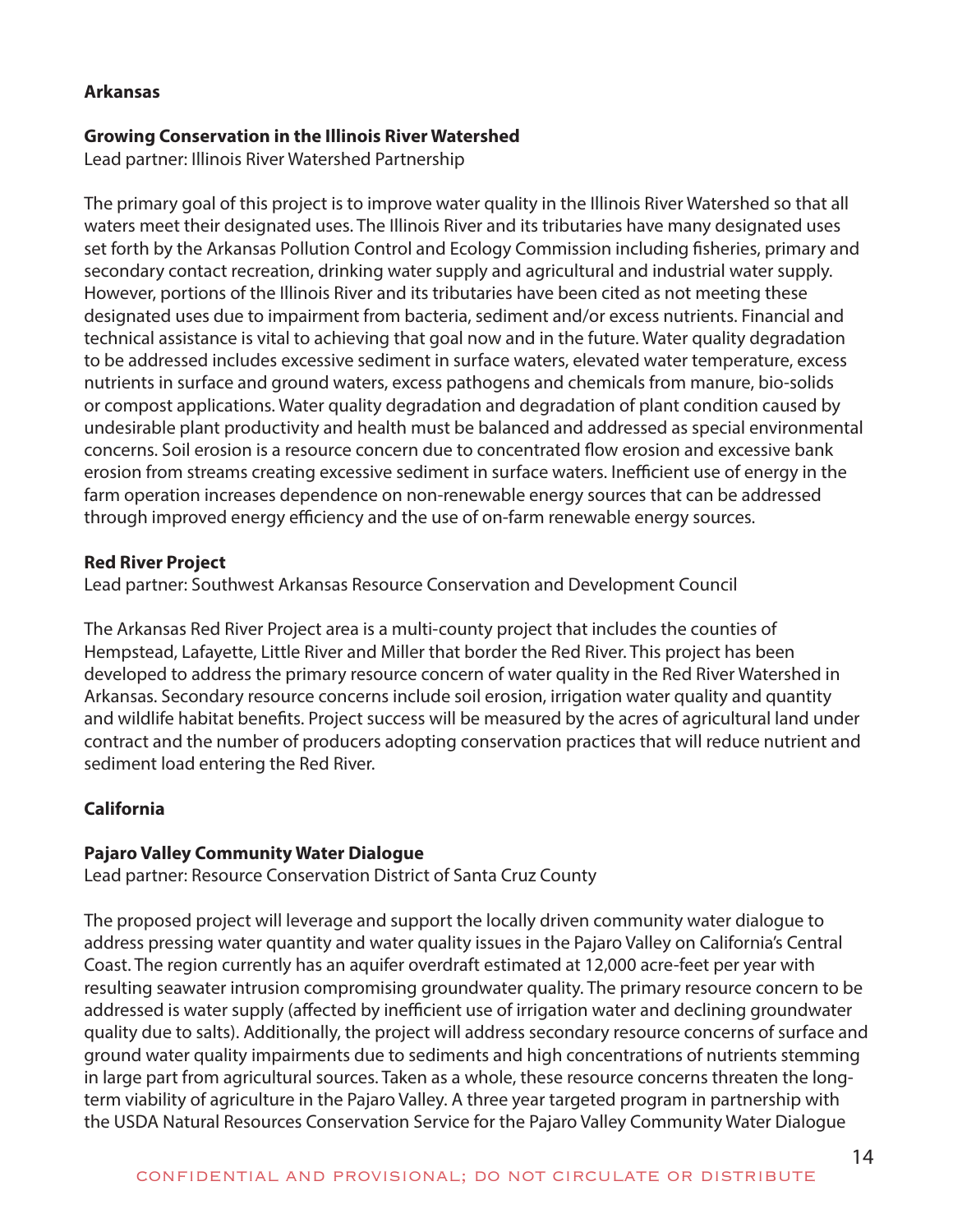Regional Conservation Partnership will implement an innovative water supply and water quality management approach applicable to other regions where both surface and groundwater quality are of concern, including several other coastal California agricultural communities. Project activities include technical and financial assistance to growers in the Pajaro Valley to: implement proven and innovative conservation practices to reduce groundwater pumping by up to 440 acre feet per year; increase aquifer recharge by 200 acre feet per year; and protect surface and groundwater quality by reducing nitrate runoff or leaching below the root zone as well as reducing erosion and sedimentation. The project will leverage significant partner contributions, including a comprehensive permit coordination program to implement projects efficiently and effectively. Project success will be monitored at the field and basin levels through a combination of on-farm environmental performance monitoring, project effectiveness monitoring, basin-wide water use and groundwater quality data and participant surveys.

## **Bay Area Partnership Promoting Climate Beneficial Practices for Environmental Enhancement and Resiliency of Working Lands**

Lead partner: Marin Agricultural Land Trust

We have created an innovative partnership of Bay Area resource conservation districts, land trusts and special districts that have proven track records of protecting agricultural land and developing and implementing locally-derived, innovative climate beneficial practices that increase the productivity and resiliency of agricultural operations while enhancing natural resource values. By working together as a partnership, individual partners will build capacity and strengthen relationships, educate landowners and coordinate conservation actions, benefitting agriculture and natural resources in the region well after implementation is completed. The partnership proposes a three-pronged approach to addressing the primary and secondary resource concerns which includes providing technical assistance to landowners for on-farm planning, using the EQIP program to implement on-the-ground climate beneficial conservation measures, and acquiring agricultural conservation easements to protect high priority agricultural land that provides important ecological functions. We will monitor the results of on-the-ground projects according to established protocols relating to soil quality, water quality and in stream habitat. We will gauge the success of the overall project using a set of criteria that the partnership will develop at the beginning of the project. Criteria will include goals relating to the primary and secondary resource concerns as well as goals relating to engaging landowners in climate-beneficial projects and strengthening the effectiveness of each partner.

## **Colorado**

## **Colorado Pressurized Irrigation Small Hydropower Partnership Project**

Lead partner: Colorado Department of Agriculture

The proposed project will leverage and support the locally driven community water dialogue to address pressing water quantity and water quality issues in the Pajaro Valley on California's Central Coast. The region currently has an aquifer overdraft estimated at 12,000 acre-feet per year with resulting seawater intrusion compromising groundwater quality. The primary resource concern to be addressed is water supply (affected by inefficient use of irrigation water and declining groundwater quality due to salts). Additionally, the project will address secondary resource concerns of surface and ground water quality impairments due to sediments and high concentrations of nutrients stemming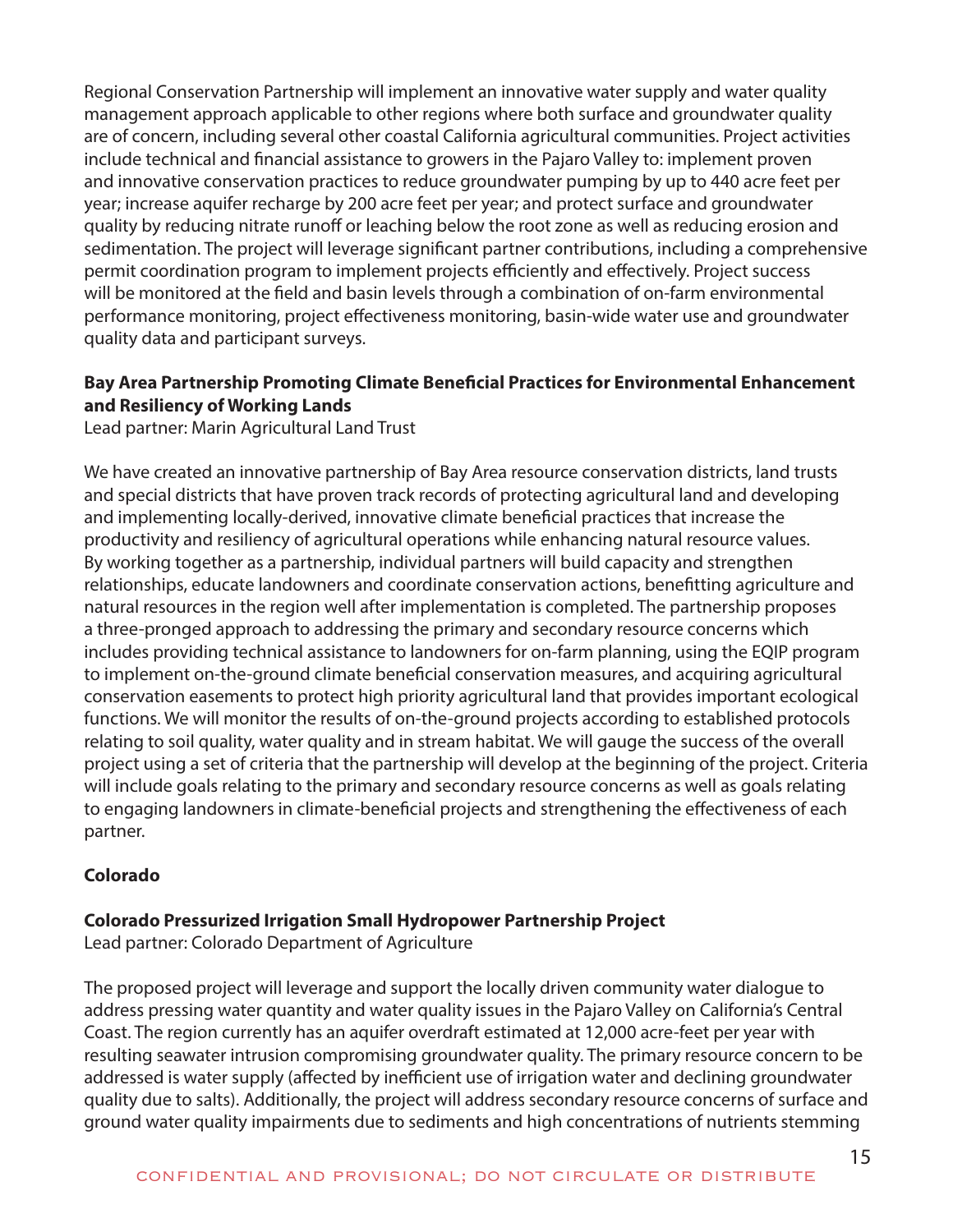in large part from agricultural sources. Taken as a whole, these resource concerns threaten the longterm viability of agriculture in the Pajaro Valley. A three year targeted program in partnership with the USDA Natural Resources Conservation Service for the Pajaro Valley Community Water Dialogue Regional Conservation Partnership will implement an innovative water supply and water quality management approach applicable to other regions where both surface and groundwater quality are of concern, including several other coastal California agricultural communities. Project activities include technical and financial assistance to growers in the Pajaro Valley to: implement proven and innovative conservation practices to reduce groundwater pumping by up to 440 acre feet per year; increase aquifer recharge by 200 acre feet per year; and protect surface and groundwater quality by reducing nitrate runoff or leaching below the root zone as well as reducing erosion and sedimentation. The project will leverage significant partner contributions, including a comprehensive permit coordination program to implement projects efficiently and effectively. Project success will be monitored at the field and basin levels through a combination of on-farm environmental performance monitoring, project effectiveness monitoring, basin-wide water use and groundwater quality data and participant surveys.

## **Connecticut**

## **Achieving Agricultural Water Security in Connecticut through RCPP**

Lead partner: University of Connecticut

Focusing on the national priority of water quantity, the long-term goal of this project is achieving agricultural water security for existing and new agricultural producers. Utilizing RCPP funding, partners will work with statewide producers to develop science-based plans for drought preparedness to ensure optimal crop per drop in private forestry, crop production, ornamental horticulture/nursery operations, and turf production. Adaptation plans will be created to help producers become economically resilient in the face of greater climate variability. Improving water management across the agricultural sector will improve water quality across the state.

## **Improving Soil Health & Water Quality in the Thames River Watershed**

Lead partner: The Last Green River Valley, Inc.

This project addresses two national priorities (soil health and water quality), and all five Connecticut state priorities (water quality degradation, soil erosion, soil quality degradation, degraded plant conditions and livestock production limitations). Utilizing the RCPP Program, four collaborating partners will implement soil health conservation practices through EQIP on 1,000 acres of cropland in eastern Connecticut's Thames River Watershed. The long-term objective of this project is to show a measurable improvement of edge-of-field and in-stream water quality, including a decrease in nutrient and turbidity levels; thereby, improving soil health and water quality in the area.

## **Delaware**

## **Watershed Channel Restoration Projects in Sussex County, Delaware**

Lead partner: Sussex Conservation District

The Sussex Conservation District (SCD) and its partners plan to improve water quality through watershed channel restoration projects that stabilize tax ditch banks in Sussex County, Delaware.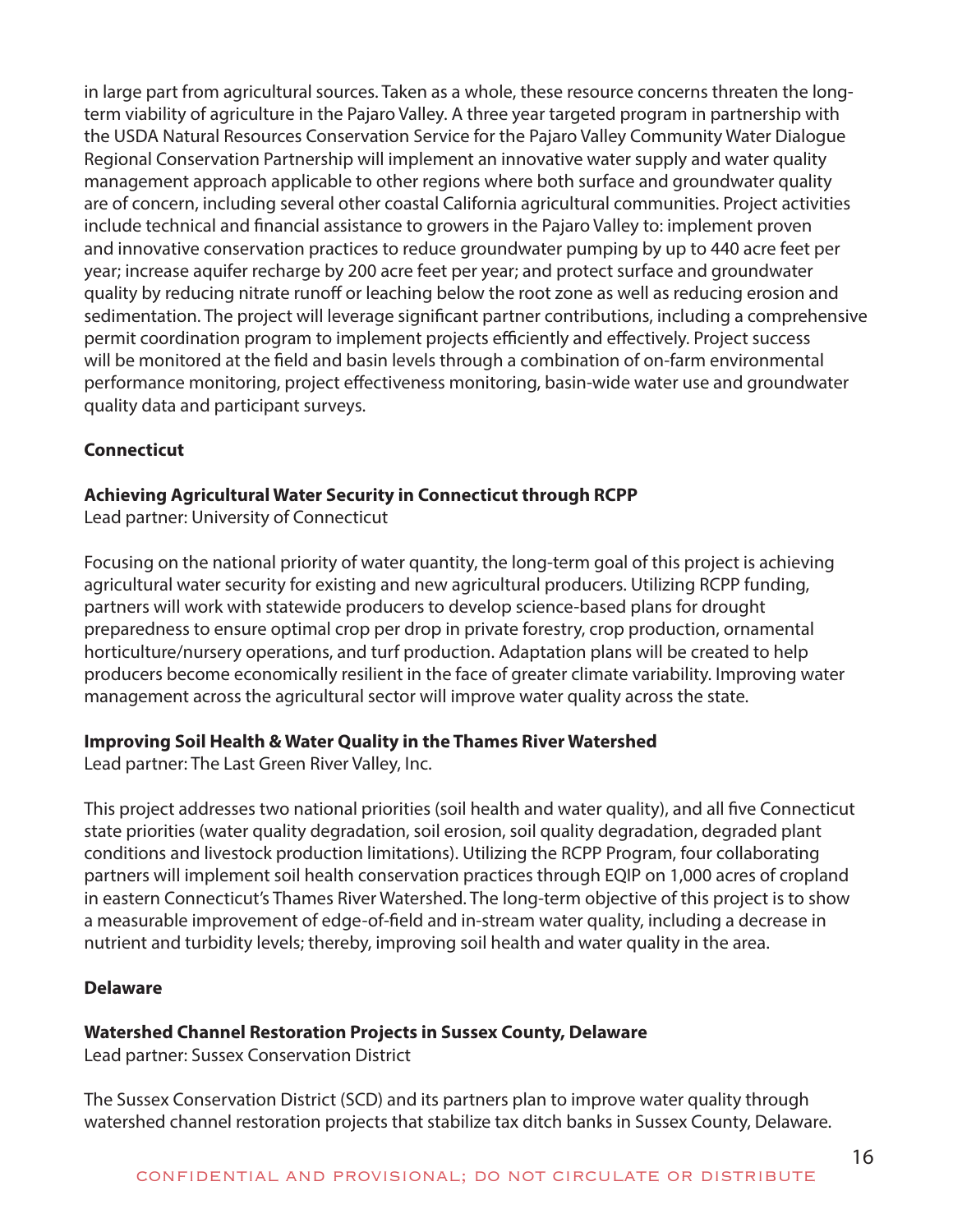The SCD and partners will work with landowners in signing up for the Environmental Quality Incentives Program (RCPP) to remedy identified natural resource concerns. Staff will design, engineer, permit and construct the restoration projects to NRCS standards and specifications. Success will be measured by the amount of sediment and nutrient losses reduced based on the specifications of each project. When possible, bioengineered or green technology practices will be utilized to assist in stabilization, which will further reduce nutrient loads into the waterways.

## **Florida**

## **Regional Partnership for Conservation of Gopher Tortoise and At-Risk Species Habitat in Florida**

Lead partner: Florida Fish and Wildlife Conservation Commission

This partnership will endeavor to save and protect Florida's threatened and endangered species through restoration and conservation of dwindling habitat. It will provide support for conservation planning, outreach and technical assistance for NRCS conservation programs such as the Environmental Quality Incentives Program and the Agricultural Conservation Easement Program. Partners with forestry and wildlife expertise will apply conservation practices to improve forest stands, apply prescribed burning, plant field borders, develop early successional habitat and restore rare or declining habitats. This effort will target the gopher tortoise, Florida panther, Florida grasshopper sparrow and other threatened and endangered species. Outreach and program support will be accomplished by the Florida Conservation Group, Wildlands Conservation, Florida Fish and Wildlife Conservation Commission, Landowner Assistance Program and the Florida Forest Service staff in partnership with Florida NRCS, US Fish and Wildlife Service, University of Florida Cooperative Extension Service and others.

## **Georgia**

## **Enhancing Conservation in the Lower Flint River Basin of Georgia**

Lead partner: Flint River Soil and Water Conservation District

Enhancing Conservation in the Lower Flint River Basin of Georgia project focuses on agricultural water conservation, implementing technology-driven conservation practices that apply water only where and when it is needed. Irrigation is a critical component of agricultural production in the Lower Flint, but intensive water withdrawals coupled with periods of sustained drought threaten water availability for at-risk species and farmers in the watershed. The principal goals of this project are to increase agricultural water use efficiency on irrigated cropland in the Lower Flint by implementing conservation practices, incorporate innovative precision irrigation methods into the project and sustain natural resources for future generations of producers in southwest Georgia.

## **Protection of Soil and Water Quality in the Savannah, Oconee, Ogeechee, Ocmulgee, Satilla and Altamaha Watersheds**

Lead partner: Athens Land Trust

Protection of Soil and Water Quality in the Savannah, Oconee, Ogeechee, Ocmulgee, Satilla and Altamaha Watersheds project will address the natural resource concerns of water quantity and quality, livestock production limitation, diminishing wildlife habitat by assisting farmers in the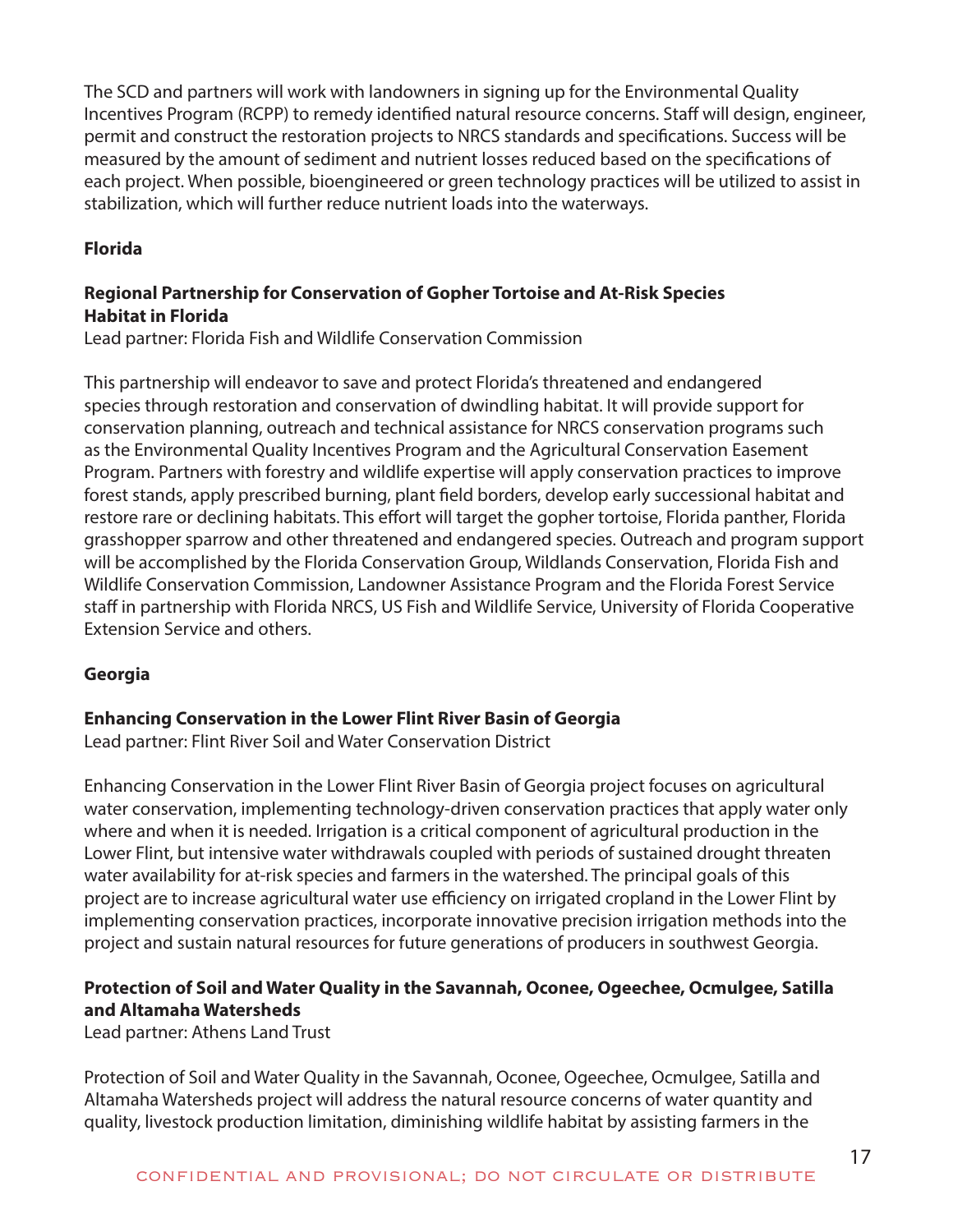implementation of conservation practices for livestock production, conserving land and water, preserving farmland, improving soil health and supporting the viability of farming. The work will be completed by providing technical assistance to farmers and landowners regarding sustainable livestock production, conservation practices, USDA programs and resources and permanent conservation easements on their properties and financial assistance for farmers through the Environmental Quality Incentives Program and the Agricultural Conservation Easement Program.

## **Hawaii**

## **The Rain Follows the Forest Watershed Initiative**

Lead partner: State of Hawaii, Department of Land and Natural Resources

The goal of this project, led by the Hawaii State Department of Land and Natural Resources (DLNR), is to improve water quantity and quality by increasing groundwater recharge, reducing erosion and decreasing the transport of excess sediment and nutrients to streams and coral reefs. It is part of a larger effort to protect our forests under Hawaii DLNR's Watershed Initiative. In partnership with numerous conservation organizations and private landowners, the project will implement practices to control invasive species, exclude non-native hooved animals (ungulates), and plant native tree species on forestlands over the next several years in order to provide long-lasting conservation benefits.

## **Idaho**

## **Eastern Snake Plain Aquifer Stabilization**

Lead partner: State of Idaho

The Eastern Snake Plain Aquifer Stabilization project overall goal is to stabilize and recover ground water levels in the Eastern Snake Plain Aquifer (ESPA). The aquifer covers nearly 10,800 square miles of Idaho and is the sole water source for many producers in central and eastern Idaho. The region produces goods and services with an estimated value of \$10 billion annually and water is the critical element for this productivity. Declining ground water levels in parts of the ESPA led to decreased aquifer storage, decreased spring flows and changing Snake River flows that resulted in insufficient water supplies for existing uses. Project objectives are to reduce ground water withdrawals from the aquifer and increase delivery efficiencies.

## **Blackfoot River Conservation Partnership**

Lead partner: Trout Unlimited, Inc.

The Blackfoot River Conservation Partnership is a watershed-scale restoration project to restore fish passage, rebuild riparian and aquatic habitats, augment in stream flows and improve water quality throughout the Blackfoot River drainage. The river is the southernmost stronghold for the Yellowstone cutthroat trout; this project will improve habitat for this sensitive species and help landowners divert and deliver irrigation water more efficiently. Major project work will replace two irrigation water diversions with "fish-friendly" diversion structures to enable trout passage and reconnect the river to several tributaries.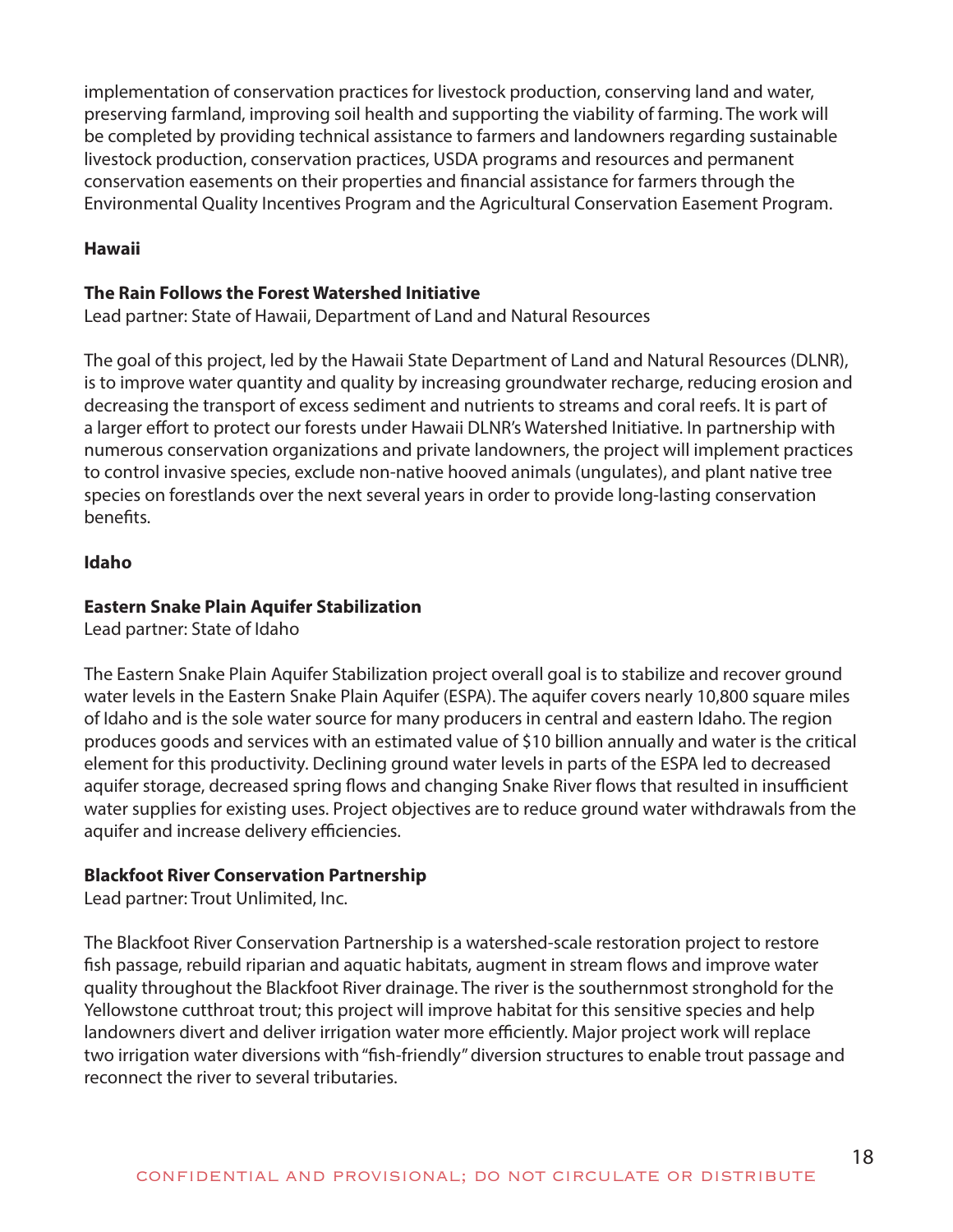## **Illinois**

## **Conservation Cropping Systems for Improving Soil Health: Soil Health Assessment, Comprehensive, Conservation Planning and Implementation on Targeted Farms throughout Illinois**

Lead partner: Illinois Department of Agriculture-Bureau of Land and Water Resources

This project will primarily address Illinois NRCS' resource concern of soil health and will have secondary water quality and erosion control benefits. The project proposes to work with at least 100 farms/farmers distributed across 102 Illinois counties, creating a network of "Soil Health Model Farms." Select EQIP participants will work with a soil health expert to identify a combination of farm specific management practices including cover crops, no-till and nutrient management strategies.

#### **BMP Implementation for Nutrient and Sediment Loss Reduction in Macon County, Illinois** Lead partner: Macon County SWCD

This project will look at Illinois' top resource concerns, which are soil erosion and water quality. With this project, a new partnership is being forged between the Macon County SWCD and the Sanitary District of Decatur. Using the SWCD's proven history with producers and the Sanitary District's modern water analysis lab, in-depth testing can be conducted to prove that new edge-of-field best management practices (drainage water management, bio-reactors and saturated buffer strips) are ecologically and economically worthwhile practices to reduce nutrient loss through subsurface tile drainage.

## **Indiana**

## **Preventing nutrient loss from Indiana farms: watershed-scale pairing of cover crops and the two-stage ditch**

Lead partner: Notre Dame Environmental Change Initiative

The project will assist with adoption of cover crops on 85 percent of cropland, and two-stage ditches along the majority of channelized ditches, in two targeted 12-ditch watersheds. Through water quality monitoring, the project will quantify the soil and water quality/quantity benefits from the implementation of these practices in the watersheds. Based on preliminary research, 40 to 45 percent reductions in nutrient loss are achievable with this approach, which will be monitored at the watershed scale. A key component of the project is to accurately document the effect of these practices on environmental conditions (water and soil quality) and estimate the full costs and benefits for both public and private interests. In addition, the data will support modeling efforts that will allow for broader conclusions regarding the effectiveness of these conservation practices, regionally and beyond.

## **Iowa**

## **Middle Cedar Partnership Project**

Lead partner: City of Cedar Rapids

Led by the City of Cedar Rapids, the Middle Cedar Partnership Project will focus on working with local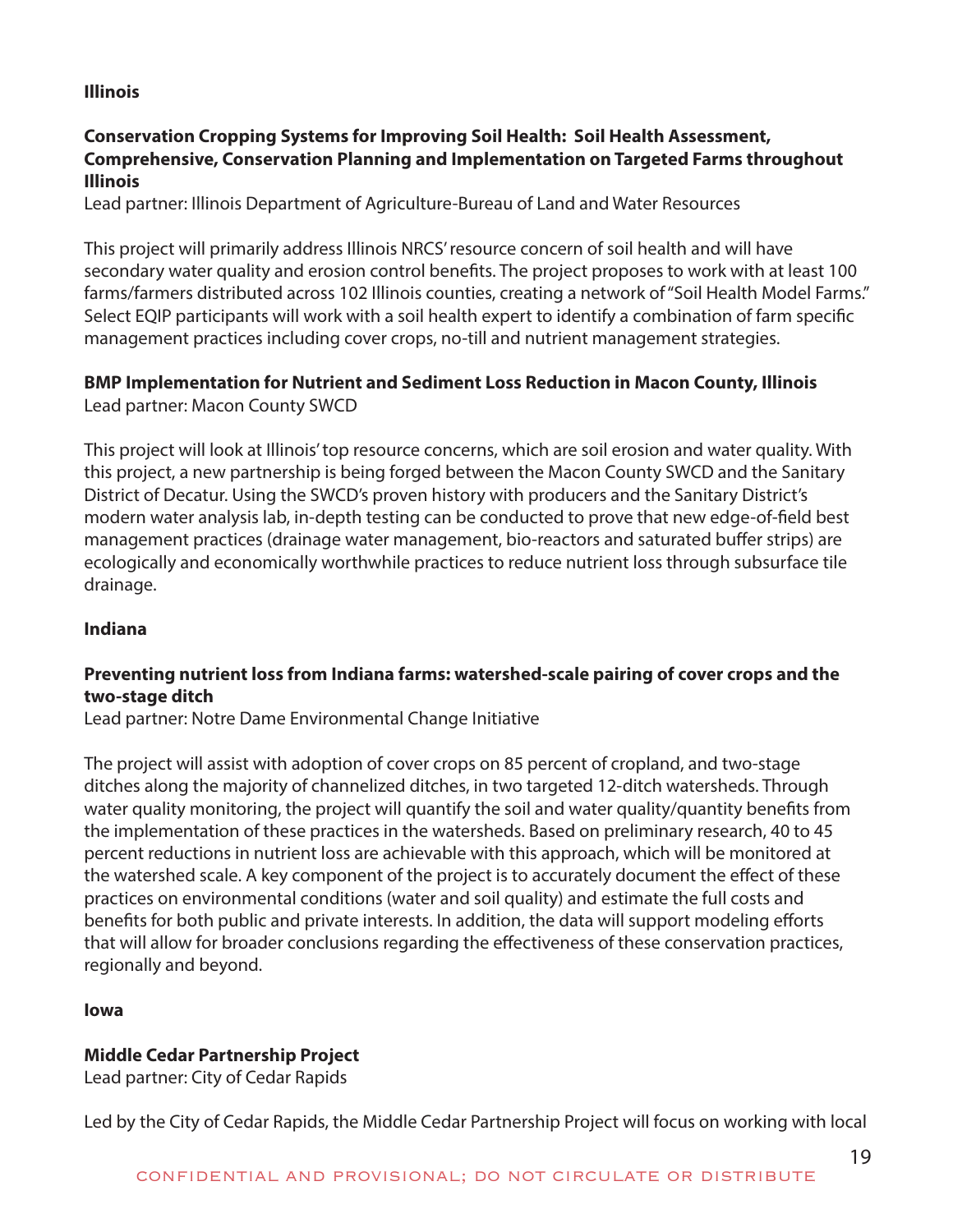conservation partners, farmers and landowners to install best management practices such as cover crops, nutrient management, wetlands and saturated buffers to help improve water quality, water quantity and soil health in the Cedar River Watershed. There is an urgent need to address increasing concentrations of nitrates and extreme flood events in the Cedar River. This project will lay the foundation for needed improvements and bring together a diverse group of conservation partners.

## **Kansas**

## **Kansas Pheasant Initiative**

Lead partner: Kansas Department of Wildlife, Parks and Tourism (KDWPT)

Pheasants are a socially and economically important resource to Kansas; however populations are experiencing challenges across their range. With recent extreme drought, loss of conservation acres such as Conservation Reserve Program, and intensifying farming practices, pheasant populations in Kansas are under decimating pressures resulting in the lowest harvest levels ever recorded. To address the resource concern of inadequate wildlife habitat, KDWPT and its partners have proposed a focus area approach to intensify habitat management at a scale to promote connectivity of habitat and provide opportunity to realize landscape level population impacts.

## **Advanced Irrigation Water Management on the High Plains Aquifer in Kansas**

Lead partner: Southwest Groundwater Management District No. 3

This project will provide producers and crop consultants with telemetry-enabled soil moisture probes, water metering, and evapotranspiration (ET) measurement for near real-time monitoring. Advanced Irrigation Water Management is an underutilized technology in Kansas that typically increases yields and reduces water use. Implementation of this practice through RCPP will bring conservation and economic gains to producers in southwest Kansas.

## **Kentucky**

## **Managing Poo: Adoption of Nutrient Management and Conservation Practices**

Lead partner: Kentucky Division of Conservation

Reducing nitrogen, phosphorus and sediment loads entering waterways on private lands is the overall goal of this project. Partners invested in improving water quality, especially concerning nutrient loading, include the NRCS in Kentucky, local Kentucky Conservation Districts, the University of Kentucky, Kentucky Division of Conservation, Kentucky Division of Water, Kentucky Dairy Development Council and Kentucky Cattlemen's Association. This project will be available to producers throughout Kentucky, but priority will be given to producers nearing regulatory action for water quality violations and/or producers operating in Mississippi River Basin Initiative and National Water Quality Initiative - designated focused watersheds.

## **Louisiana**

## **Rice Stewardship Program in Southwest Louisiana**

Lead partner: Ducks Unlimited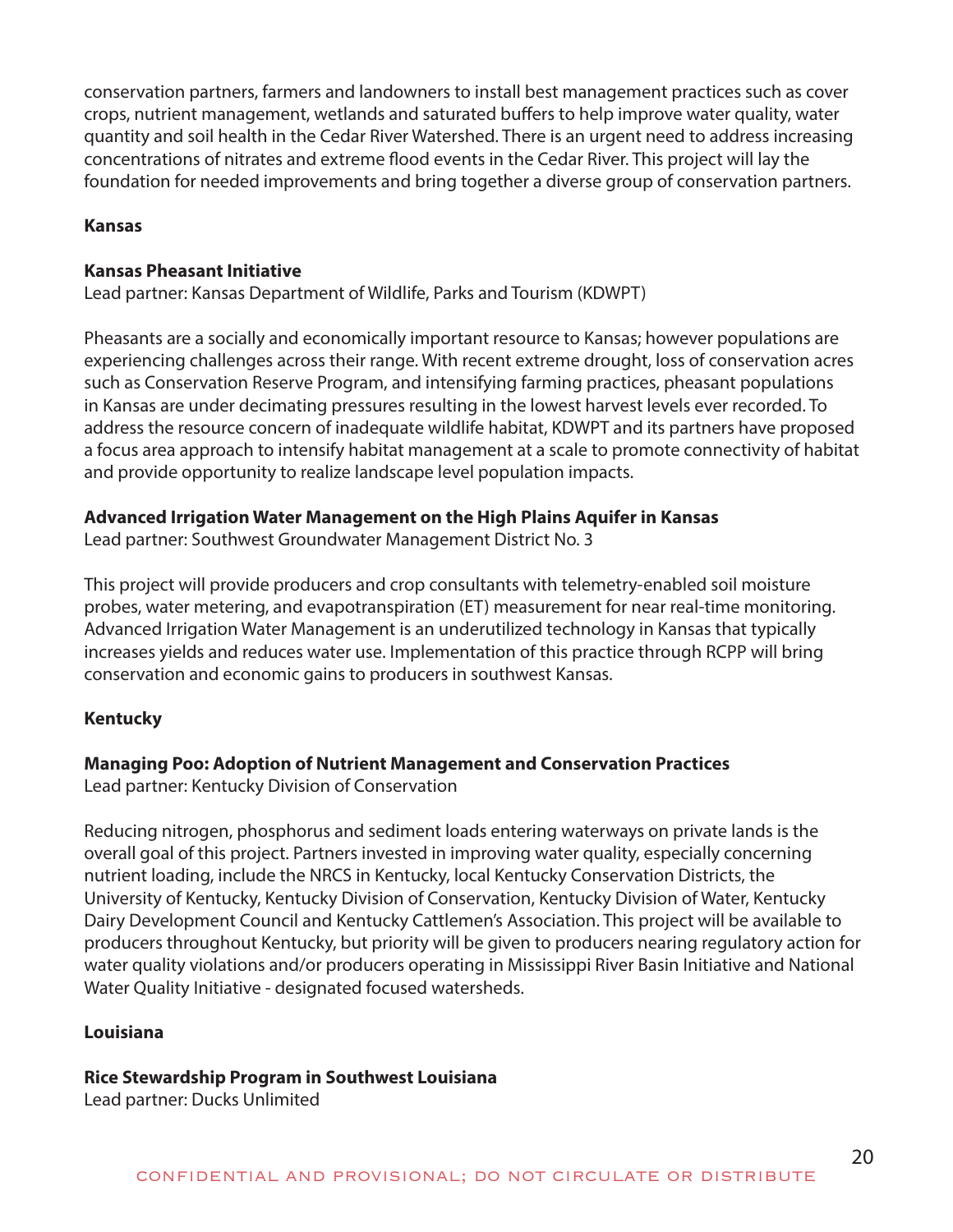Ducks Unlimited is working with rice producers in southwest Louisiana to improve and sustain their operations through conservation of natural resources through the Rice Stewardship Program (RSP). DU and their collaborating partners are expanding the Rice Stewardship Program in southwest Louisiana and will support Louisiana NRCS and at least 150 rice producers in planning, design and installation of conservation practices on working lands across 28,000 acres. These conservation practices will address the primary resource concerns of southwest Louisiana by improving water quality, as well as improving wetland habitat for wintering waterfowl and other wildlife species.

## **Targeted Conservation Delivery to Improve Soil Health, Water Quantity and Quality**

Lead partner: Louisiana Department of Agriculture and Forestry's Office of Soil and Water Conservation

The Louisiana Department of Agriculture and Forestry's Office of Soil and Water Conservation and its partners will conduct site specific assessments within five targeted watersheds across Louisiana. This detailed assessment will identify soil and water management concerns that have a significant potential to contribute to the degradation of soil health and water quality and quantity within the watershed. The primary focus will be to identify, inform and develop resource management plans for landowners and managers to conserve and sustain soil health, water quality and water quantity on working lands.

## **Maine**

## **Improving Connectivity for Coldwater Salmonids in Maine Headwater Streams**

Lead partner: tlantic Salmon Federation

This project will increase access to spawning and rearing habitat for fish including endangered Atlantic Salmon, sea-run alewives, Eastern brook trout and other fish species. The project goals will be accomplished by replacing road crossing that have been identified as fish barriers.

## **Protecting Potato Fields: Public-Private Partnerships to Improve Soil Health and Water Quality, Aroostook County**

Lead partner: Maine Potato Board

The project will create a public-private partnership between government and potato industry to address soil erosion, soil health, and water quality within Aroostook County, Maine. This project will reduce soil loss from potato fields, prevent sedimentation of public roads, ditches and rights-of-way and improve ambient water quality in rivers and tributary streams and protect sources of public drinking supplies.

## **Maryland**

## **Targeted Conservation Easement Acquisitions**

Lead partner: Maryland Department of Natural Resources

NRCS Maryland has an RCPP project with the Maryland Department of Natural Resources to acquire targeted conservation easements in Western Maryland (Washington and Frederick Counties). Funded at \$1.75 million, the project will purchase at least 450 acres of Agricultural Land Easements which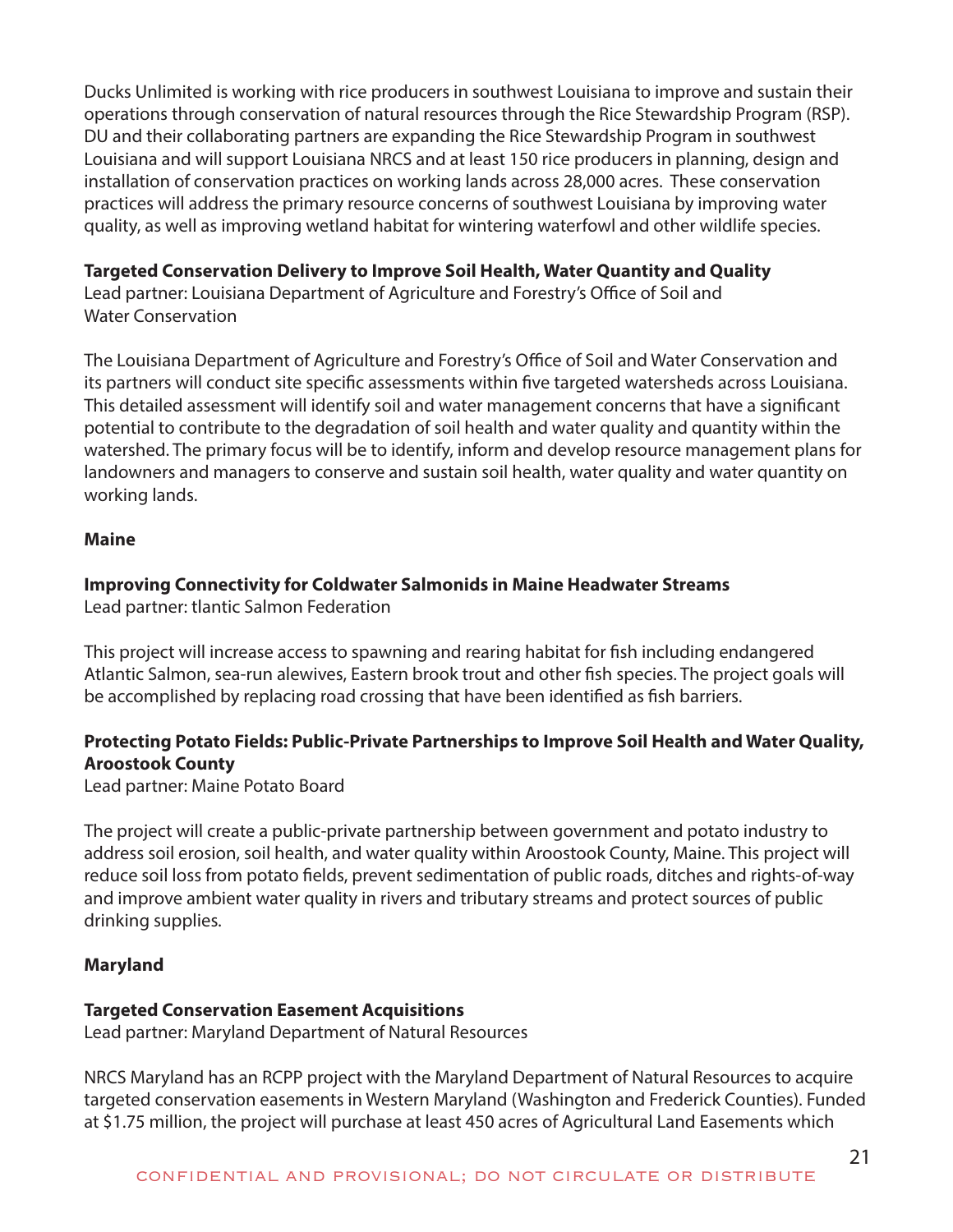will preserve established conservation practices. These practices were originally established through USDA's Conservation Reserve Enhancement Program and are located within the state's targeted Rural Legacy Areas. Acquiring perpetual conservation easements help to achieve NRCS and partner resource conservation goals and protect water quality in the Chesapeake Bay Watershed.

## **Massachusetts**

## **Integrating sustainable forestry and energy to support sustainable communities in Massachusetts' most forested, rural and low-income region**

Lead partner: Massachusetts Department of Conservation and Recreation

This project will create a model, holistic approach to support sustainable rural communities and economies through engaging landowners to conserve working woodlands in the landscape known as the Mohawk Trail Woodlands Partnership region. This area is mapped by The Nature Conservancy as containing one of only four focus landscapes in the northeast for the Open Space Institute's Landscape Resiliency Program. The 28 communities in this region are among the lowest income towns in MA, and this model will promote the building of strong communities based on exemplary forest management that enhances habitat for at-risk species, builds climate resiliency, strengthens renewable and independent energy and supports local forestry and farming economies. Ten additional partners will collaborate on this project leveraging other programs to improve forest health and community health in northeast Massachusetts.

## **Michigan**

## **Training Foresters to Enhance the Sustainable Management of Private Forest Land**

Lead partner: Michigan Department of Natural Resources – Forest Resources Division

NRCS and the Michigan Department of Natural Resources (DNR) - Forest Resources Division (FRD) will train both public sector and private sector professional land managers to enhance private forest land management in Michigan. Through the partnership, NRCS will provide financial assistance to landowners and the DNR will increase the capacity of land managers to offer technical assistance to the 400,000 forest landowners in Michigan and train staff to educate the general public about the NRCS programs that offer financial assistance for forest landowners. Resource concerns to be addressed include soil erosion, soil quality, and water quality degradation on the 12 million acres of private forestland in Michigan. The results will be demonstrated by monitoring the implementation of Best Management Practices when harvesting timber, implementing NRCS conservation practices or conducting other forest management activities. This project will build upon the organizational strengths of the DNR to train foresters and wildlife biologists while also increasing the collaboration with the Michigan NRCS. This partnership will multiply the Michigan NRCS forestry capacity tenfold as there are currently only a few NRCS staff foresters and 45 Technical Service Providers for forestry conservation planning and practices in Michigan.

## **Mississippi**

## **Migratory Bird Habitat Creation in the Lower Mississippi River Valley**

Lead partner: Mississippi Fish and Wildlife Foundation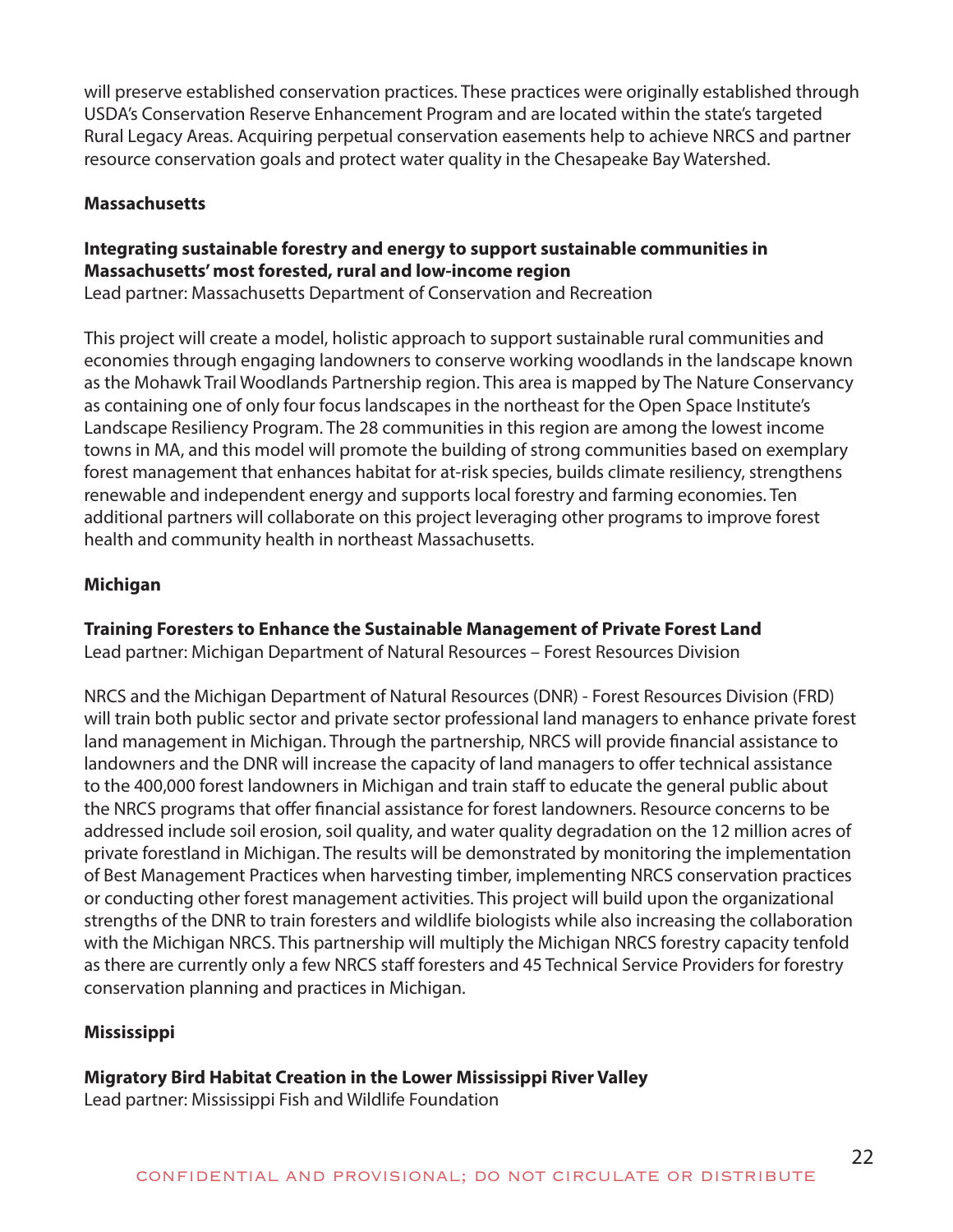The Migratory Bird Habitat Creation project in the Lower Mississippi River Valley will focus on the natural resource concerns of Inadequate Habitat for Fish and Wildlife and Insufficient Water. This project will create wetland habitats in conjunction with outreach and education efforts to increase landowner awareness of the benefits of wetlands and winter water, primarily on working agricultural lands and Wetland Reserve Easements. High-quality feeding and resting habitats will be provided to migratory birds headed south towards the Gulf of Mexico through the utilization of various conservation practices through the Environmental Quality Incentives Program and Agricultural Conservation Easement Program.

## **Wetland Habitat Restoration for Wildlife and Water Resources**

Lead partner: Delta Wildlife, Inc.

The Wetland Habitat Restoration for Wildlife and Water Resources project improves wetland habitats, while protecting and enhancing water resources in the Mississippi Delta. Due to many land conversions for agricultural expansion in the area, valuable habitats were lost causing population declines of wildlife, degraded water quality and decreased enhancement of ground water using the Mississippi River Alluvial Aquifer. To address resource concerns of Inadequate Fish and Wildlife Habitat and Insufficient Water and Degraded Water Quality, the Agricultural Conservation Enhancement Program is proposed for this project.

## **Missouri**

## **Northwest Missouri Urban and Rural Farmers United For Conservation**

Lead partner: Jackson County Soil and Water Conservation District

This project will focus on addressing water quality and quantity, soil health and At-Risk/Declining Species issues experienced by both rural and smaller underserved urban farmers. While vegetable production is the primary crop in the urban setting and corn/soybeans are the common crops for rural farms, the resource concerns are common across both grower groups. This project brings together experienced partners who have worked on these issues independent of one another for years. Success of the project will be monitored by: implementation of NRCS conservation practices; participants' adoption of new management practices; outreach activities completed; development of plans and standards for small farmer vegetation composters; completion of on-farm water audits and outcome summaries; and development of standards for urban runoff catchments for irrigation.

## **Restoring Glade and Woodland Communities for Threatened Species in the Ozarks of Southeast Missouri**

Lead partner: Missouri Department of Conservation

The goal is to manage and restore glades, woodland, and forest habitats and treat cropland with Environmental Quality Incentives Program conservation practices, targeted to benefit threatened and declining species. This area includes several features that have been designated as areas of greatest conservation need, and contains numerous listed species and imperiled habitats. The primary resource concern to be addressed is Inadequate Habitat for Fish and Wildlife-Habitat Degradation. At-Risk species include the Federally Endangered Grotto Sculpin, Indiana Bat, Ozark Hellbender, Hine's Emerald Dragonfly and several species of mussels and plants. Secondary resource concerns include Water Quality Degradation and Degraded Plant Condition. The Missouri Department of Conservation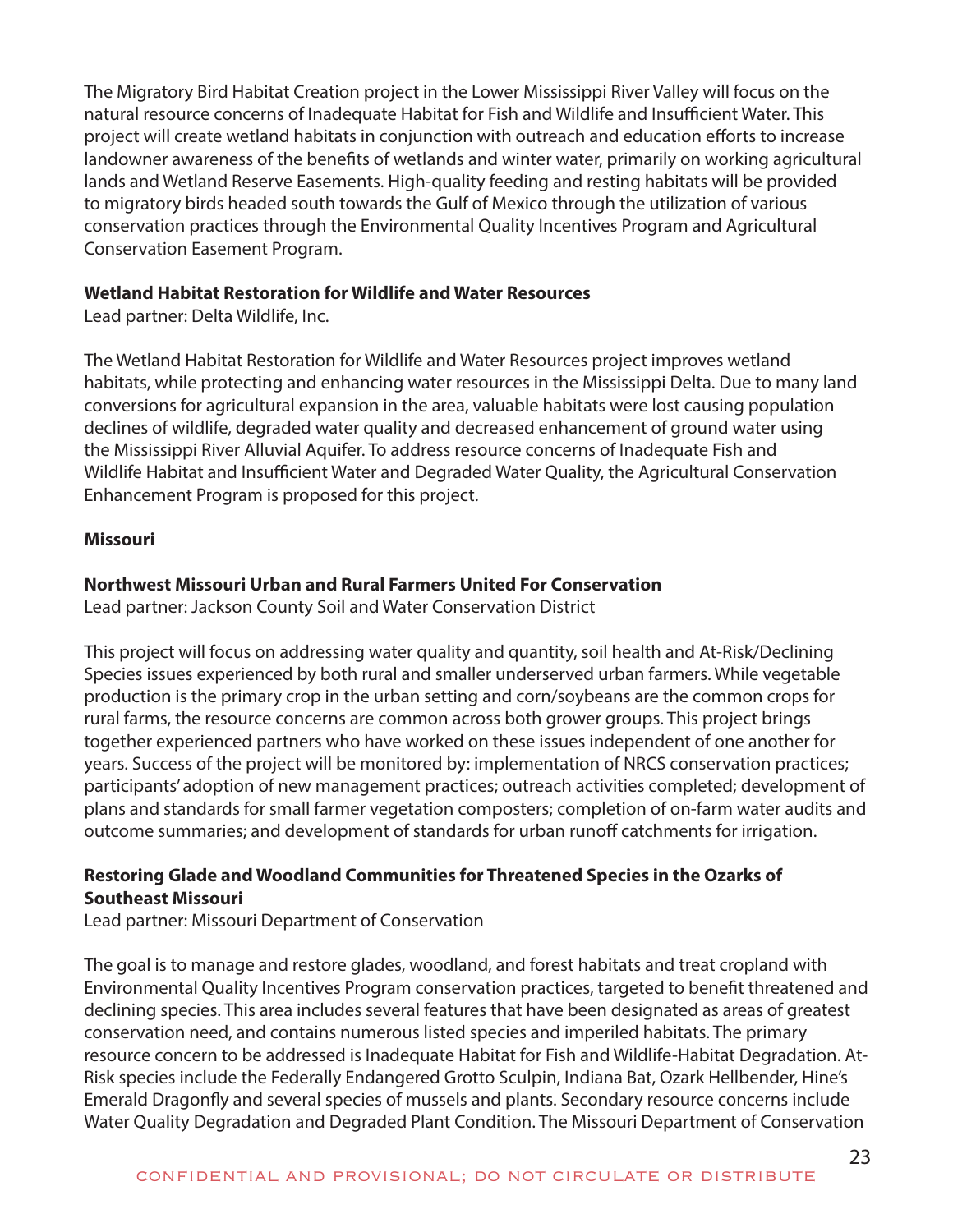will gauge success of the project by the acres of habitat treated. The agency and its partners will continue to measure direct impacts on water quality in the Grotto Sculpin recharge zone and conduct population monitoring and studies on several of the listed species.

#### **Montana**

## **Missouri Headwaters and Lower Gallatin Basin Conservation & Restoration**

Lead partner: The Gallatin Valley Land Trust

The Gallatin Valley Land Trust and other local and regional partners will implement an integrative and enduring RCPP project that will improve water quality, as well as conserve soil health and water quantity in the Missouri Headwaters and Lower Gallatin Basin of southwestern Montana. By utilizing three key NRCS conservation programs, the project will be extremely cost-effective in implementing high-priority, "shovel-ready" conservation projects that have been recently identified through an extensive, community-based watershed planning effort. The project will leverage strong relationships with agricultural producers and other private landowners to create perpetual conservation easements, as well as innovative on-the-ground restoration projects to improve stream health, water quality and water conservation.

## **Nebraska**

## **Ogallala Aquifer & Platte River Recovery**

Lead partner: Central Platte Natural Resources District

The Ogallala Aquifer and Platte River are two of Nebraska's most precious natural resources. NRCS will partner with the Central Platte Natural Resources District to help protect these critical resources. This project's goal is to work with producers in central Nebraska to reduce surface water and groundwater consumption by converting irrigated land to non-irrigated land uses. This project will also address surface water and groundwater quantity and quality concerns by applying more efficient irrigation methods to increase irrigation efficiency, thus reducing impacts on the Platte River and local groundwater supply.

## **New Hampshire**

#### **Ecological Priorities Project Carroll County & S.E. Coos County, NH**  Lead partner: Tin Mountain Conservation Center

The Ecological Priorities Project provides a coordinated framework to inventory a suite of natural resource concerns on private forestlands in Carroll and southern Coos Counties, NH and take steps to restore and/or protect them. For each ecological resource, proposed work will assess ecological condition and function, rank the severity of impairments, implement conservation practices in order of priority and monitor the efficacy of practices. Forest management plans will be the vehicle under which inventory, assessment and implementation will be achieved. A coordinated approach that develops forest management plans and prescribes multiple practices for each landowner will provide the greatest return on investment. Education/outreach to private forest landowners is vitally important to make the project successful, and with 35 years of experience, Tin Mountain is uniquely suited for that task.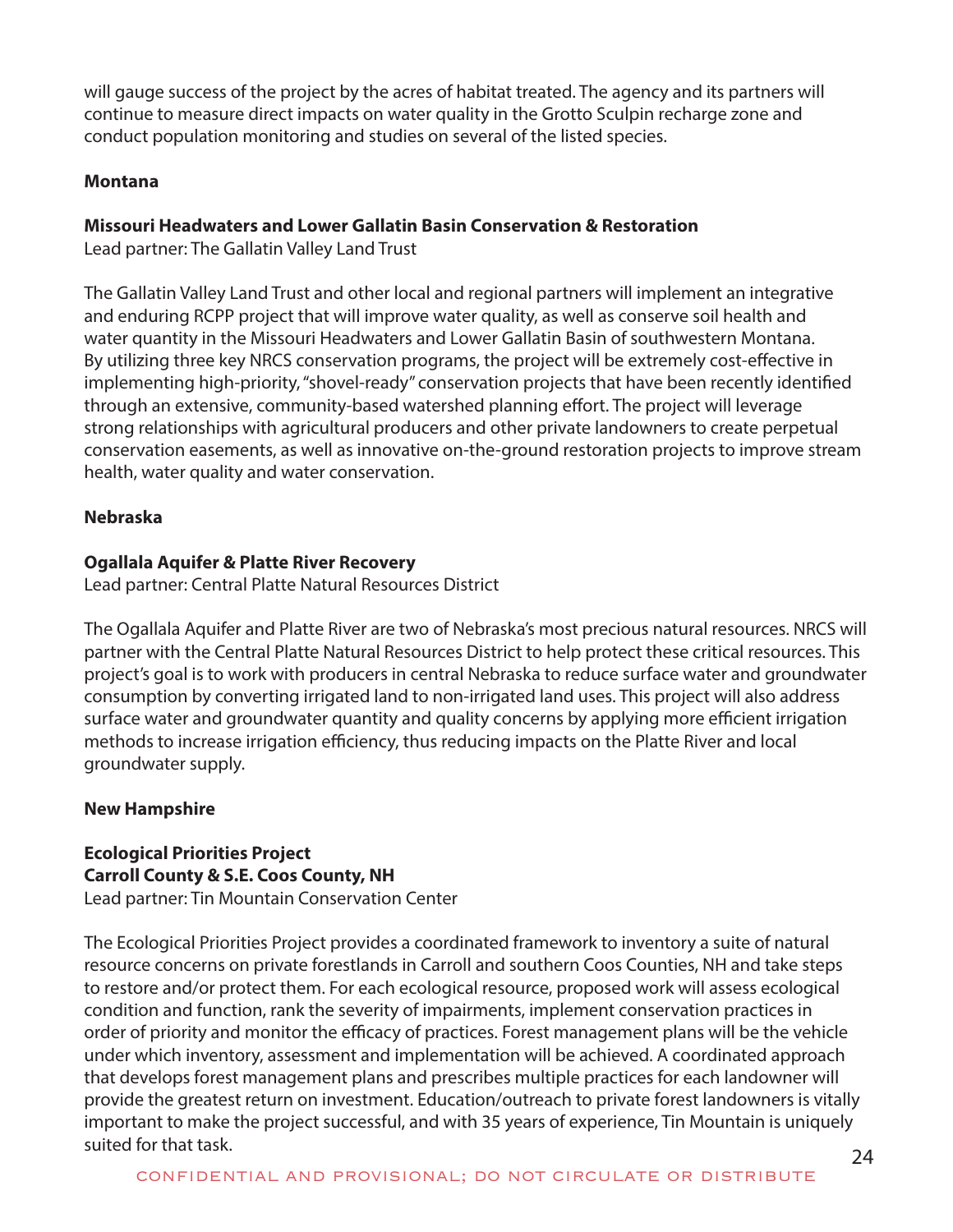## **A Regional Conservation Partnership for New Hampshire's Coastal Watershed**

Lead partner: The Nature Conservancy

The RCPP proposal for New Hampshire's Coastal Watershed is intended to address two fundamental and closely related natural resource concerns in coastal New Hampshire: the loss/conversion of undeveloped farm and forestland and degradation of water quality in coastal rivers and estuaries. The New Hampshire Coastal Watershed Regional Conservation Partnership Program will coordinate the development and implementation of a comprehensive program with a key focus on: protection of significant farmland; promotion and implementation of farm management conservation practices to address water quality, soil health and wildlife habitat resource needs; and in-water restoration to improve water quality and estuary habitat.

## **New Jersey**

## **Delaware Bay Soil and Water Quality Protection Initiative**

Lead partner: New Jersey Conservation Foundation

This partnership effort focuses on protecting farmland in the Delaware Bay area of New Jersey. In addition to easement acquisitions, New Jersey Conservation Foundation (NJCF) will promote participation in NRCS conservation programs to protect soil and water quality and wildlife habitat on preserved farms and forestland. NJCF has established productive partnerships with the agricultural community that will facilitate this outreach. As more farmers in the area implement practices like filter strips, buffers and cover crop, the soil health of their land will be maintained and improved. Practices like tree planting, invasive plant species control and forest stand improvement on forested land will keep it productive and improve wildlife habitat. Conservation activities like these will protect the investment made to preserve these properties and help keep farm and forest land in the Delaware Bay area viable for future generations.

## **New Mexico**

## **New Mexico Acequia Revitalization on Historic Irrigated Lands (NMAR)**

Lead partner: New Mexico Acequia Association, Interstate Stream Commission, New Mexico Association of Conservation Districts

The objective of the proposal is to facilitate and promote surface water conservation, increase irrigation system efficiencies/effectiveness and improve water quality on agricultural lands and for downstream purposes in primarily highly minority/underserved communities. The New Mexico Acequia Revitalization Initiative will use Environmental Quality Incentives Program and Conservation Stewardship Program contracts with farmers and ranchers operating irrigated lands served by an acequia system. The Interstate Stream Commission and the New Mexico Acequia Association are the principal project partners. Water quantity and quality will be improved by restoring historic acequias on agricultural lands supporting local families and communities.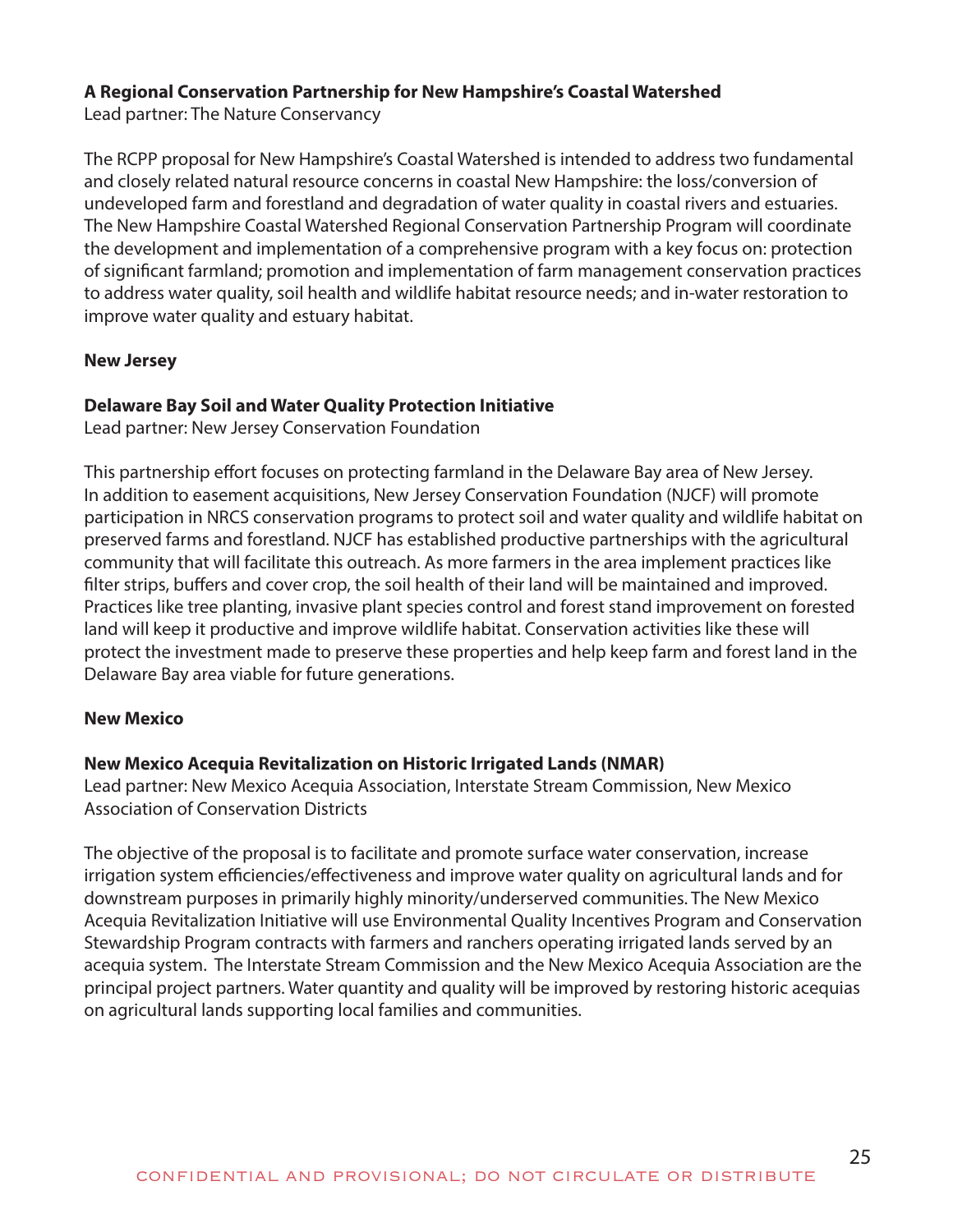#### **North Central New Mexico Watershed Restoration Project**

Lead partner: Claunch-Pinto Soil and Water Conservation District (SWCD)

Poor historic management of forest and riparian watersheds and climate change are creating a dire situation. Wildlife, fish, acequias, rural economies, tourism and outdoor recreation are all at risk from the associated impacts of watershed wildfires. Without a large scale watershed solution wildfire will threaten more communities within the Wildland Urban Interface. Claunch-Pinto SWCD and its partners have identified over 35,000 acres for forest restoration treatments on private, public, state and tribal lands that are located within the upland ponderosa pine, pinon, and juniper watersheds and in the lower elevation riparian ones.

#### **New York**

#### **Greater Adirondack Agricultural Environmental Enhancement Program**

Lead partner: Greater Adirondack Resource Conservation and Development Council, Inc.

Encompassing the entire northern portion of New York State, this program will address water quality, soil health and inadequate habitat issues utilizing Environmental Quality Incentives Program funding throughout the Upper Hudson River, St. Lawrence River, Black River and Lake Champlain Watershed. Five objectives are to be achieved; use NRCS funding to provide services directly to producers (farmers and non-industrial forest land owners) for conservation planning; use NRCS funding to create a ranking matrix for project prioritization; use NRCS funding to invest in innovative BMPs on agricultural and forestry lands throughout the region; monitor progress by creating and utilizing a monitoring database; and educate local producers. The overarching goal of this project is to reduce nutrient, sediment and bacterial loading into surface waters and improve habitat within these watersheds utilizing strong regional partnerships.

## **North Carolina**

#### **Western North Carolina Stream, Wetland, and Water Quality Initiative**

Lead partner: Resource Institute, Inc.

The project will involve the restoration, enhancement and stabilization of streams and wetlands that have been degraded by agricultural land use throughout the geographic region of 31 North Carolina counties that make up the existing Western North Carolina Stream Initiative. RCPP funding will be leveraged with funding through the partner to continue extensive stream restoration, and address water quality, quantity, soil erosion and at-risk species habitat. For this project, NRCS and Resource Institute, Inc., has assembled a diverse and proven team of project partners who will collaboratively work together to provide finical and technical assistance, promote stakeholder involvement and utilize innovation to develop cost effective solutions to improve at-risk ecosystems and promote conservation.

## **North Dakota**

## **Medora Grazing Association North Billings Prairie Grasslands Conservation Project**

Lead partner: Medora Grazing Association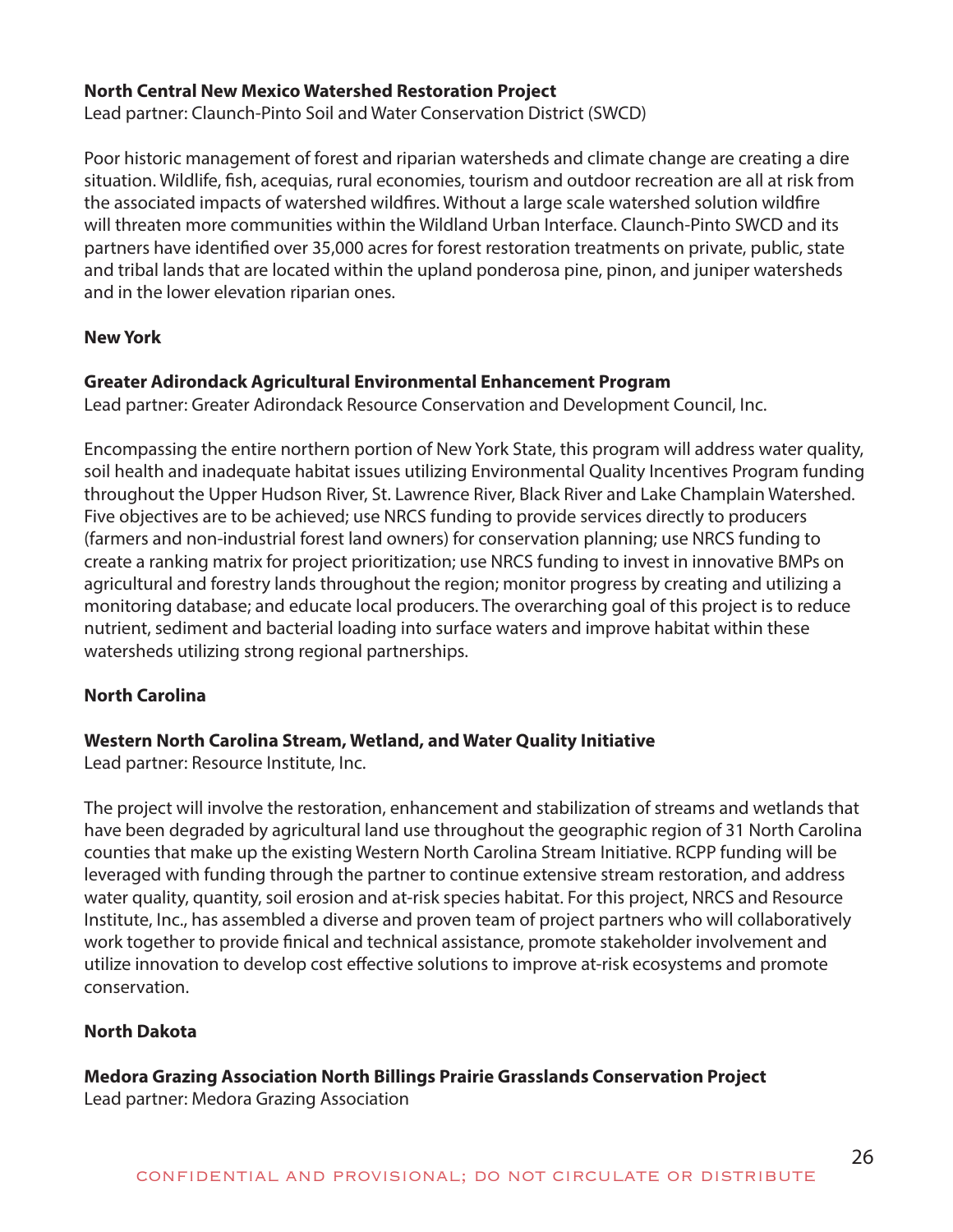This project will provide a proactive approach for ranchers to augment their conservation stewardship on the National Grasslands under U.S. Forest Service (USFS) management. Conservation practices and grazing strategies will be implemented in a collaborative approach to meet the resource and sustainability goals of the agricultural producer, USFS and NRCS.

#### **How Far Can We Grow?**

Lead partner: Northern Plains Resource Conservation and Development

This Project will demonstrate innovative approaches for the adoption of cover crops to improve soil health practices in a relatively cool, wet, and short-season climate in northern North Dakota. New techniques will be evaluated by agricultural producers under partnership of the Soil Conservation Districts, NRCS and North Dakota State University personnel.

## **Ohio**

#### **Promoting BMPs for Phosphorus**

Lead partner: Delaware Soil & Water Conservation District

The Delaware, Knox, Licking and Morrow Soil and Water Conservation Districts and the Upper Big Walnut Creek Water Quality Partnership will assist agricultural producers install phosphorus reducing best management practices on land in the Upper Big Walnut Creek watershed. This watershed, located in Delaware County, drains into the Hoover and O'Shaughnessy Reservoirs, the drinking water supply for the City of Columbus, Ohio. In addition to the phosphorus reducing conservation practices, the proposal also provides for the installation of two enriched bioreactors, water quality monitoring and data analysis.

#### **East Fork Watershed Nutrient Reduction Initiative**

Lead partner: Clermont Soil and Water Conservation Districts

Nutrients and sediment, including phosphorus and nitrogen, transported in water leaving agricultural fields within the East Fork of the Little Miami River watershed ultimately contribute to hypoxia in the Gulf of Mexico and exacerbate locally occurring harmful algal blooms in East Fork Lake. The project sponsors will assist agricultural producers with installing nutrient and sediment reducing best management practices to improve water quality and reduce algal growth and create a smart phone app to assist producers make fertilizer and management decisions. Edge-of-field and in-stream water quality monitoring in conjunction with algae sampling will demonstrate the impact of this project on water quality.

## **Oklahoma**

#### **Elk City Lake Regional Conservation Partnership Program (RCPP) Project**

Lead partner: Oklahoma Conservation Commission

This project will pool state and NRCS resources to address water quality concerns in the Elk City Lake Watershed. The City of Elk City for recreation now operates Elk City Lake, built in 1970 for flood control. It is impaired by excess turbidity, and recent blue green algae blooms and fish kills in the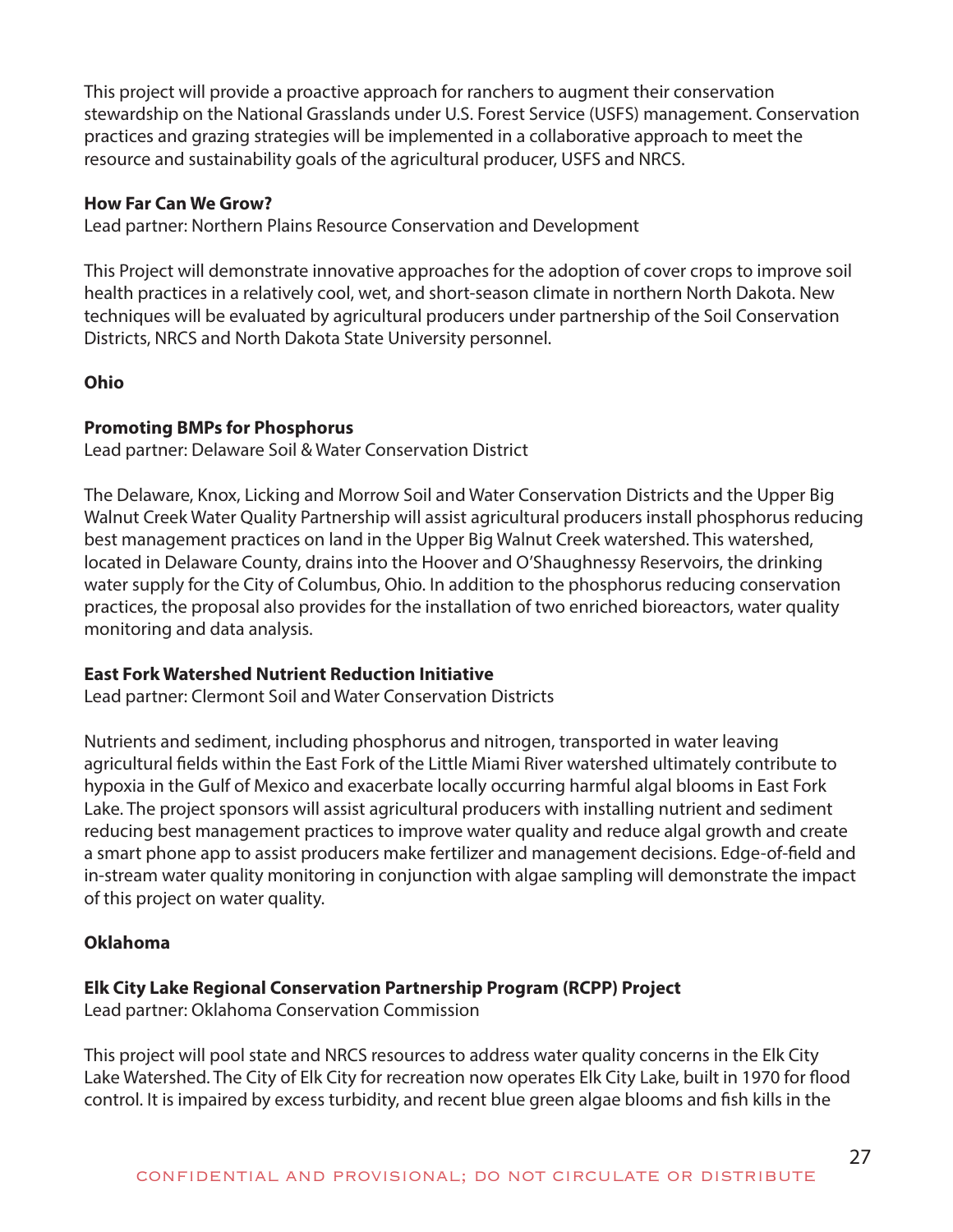Lake have increased its priority for rehabilitation. Oklahoma will use a combination of state and EPA 319 funds to provide project staff for education and outreach and provide technical support to landowners. In stream water quality monitoring will be used to evaluate program performance, along with watershed modeling and soil carbon sequestration verification. Cost-share assistance from Oklahoma, 319 and NRCS, will be used to install conservation practices focused on reducing pollutant loading from grazing lands and cropland in the watershed.

## **Oklahoma Healthy Soils**

Lead partner: The Oklahoma Association of Conservation Districts

Agriculture producers and partners voluntarily drive the Oklahoma Healthy Soils project. The project will focus on the implementation of soil health practices on cropland with an emphasis on establishing cover crop on-farm trials on a minimum of five to a maximum of 10 farms across the state of Oklahoma. Historically underserved producers will be targeted for up to 20 percent of the on-farm trials. Demonstrating cover crop plantings on a field scale has the potential to deliver practical benefits to producers by evaluating field level data over a variety of soil types. Many producers already engaged in no-till or those interested in converting to no-till, have the potential to incorporate cover crops into their rotation. The Southern Plains Regional Climate Hub will assist in loaning scientific equipment to the project for testing and monitoring. The project will build upon ongoing research into practical concerns facing producers who may be contemplating incorporating cover crops into their agronomic production systems.

#### **Oregon**

#### **North Willamette Valley Upland Oak Restoration Partnership**

Lead partner: Yamhill SWCD

This project will provide investments to restore oak and prairie habitats in Yamhill and Polk counties to improve conditions for critical wildlife. Historic oak, prairie and savanna habitats have declined in the Willamette Valley and efforts to restore this land will aid in the recovery of several endangered species, including the Fender's blue butterfly. This project will strengthen existing partnerships and facilitate the implementation of numerous regional conservation plans and priorities.

## **Pennsylvania**

#### **Productive Farms and Clean Streams for Berks and Chester Counties**

Lead partner: Stroud Water Research Center

Using significant contributions from local partners, this project will focus on improving water quality in Berks and Chester Counties. The project's purpose is to reduce nutrients and sediments in surface and groundwater and improve in-stream fish and wildlife habitat. A comprehensive approach will use various methods to provide cost-effective conservation practices to farmers to help address resource concerns such as water quality, soil erosion, fish and wildlife habitat and air quality.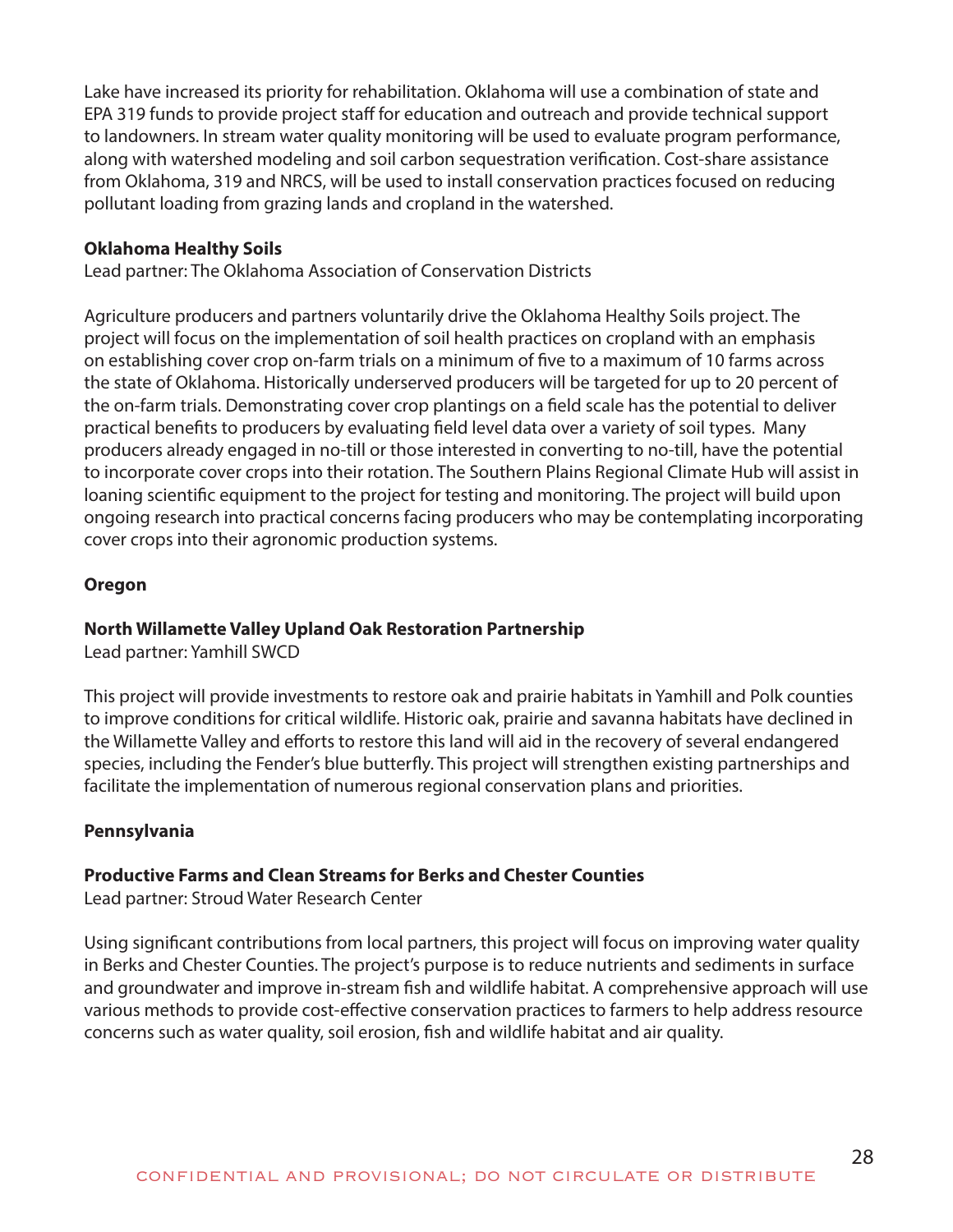#### **Puerto Rico**

#### **Conservation Partnership Program for the Yabucoa Agricultural Reserve**

Lead partner: Soil Conservation District of Eastern Puerto Rico

The Conservation District of Eastern Puerto Rico, the Puerto Rico Land Authority and the University of Puerto Rico Cooperative Extension Service are partnering with NRCS in the Caribbean Area on a five-year RCPP project to control excess water and improve water quality in the fertile, level lowlands of the Yabucoa Agriculture Reserve (YAR). The 10,490-acre YAR in eastern Puerto Rico is specially zoned to promote protection of prime agricultural land. A large area of the YAR is located in the Río Guayanés floodplain, where producers suffer damages from severe and prolonged flooding to plantain, banana and other starchy crops. Project partners aim to improve drainage and water flow in the YAR to reduce flooding duration, allow flood waters to return to the main channel of Río Guayanés and eliminate ponding of stagnant water. The project will manage runoff, flooding and ponding, while controlling the seasonal high water table, by planting critical areas, removing channel obstructions, protecting heavy use areas, and installing grassed waterways, lined waterways and outlets, water control structures and water and sediment control basins.

#### **Rhode Island**

#### **Partners Protecting Source Waters of Rhode Island**

Lead partner: University of Rhode Island

The long-term goal of the project is to improve water quality and wildlife habitat in Rhode Island through the expanded adoption of NRCS riparian area management practices, with special attention focused on the underutilized Riparian Forest Buffer practice. The project will make use of prior assessments of impaired stream crossings to create extensive, continuous stream reaches with quality habitat and connectivity. A new tool will be developed for designing functional riparian buffers with varying widths depending on the slope, soils and existing land use. The project will increase the number of conservation practices on agricultural and forest land resulting in benefits to soil health, water quantity and wildlife habitat in Rhode Island.

#### **South Carolina**

## **Improving Energy Efficiency in South Carolina Animal Facilities and Greenhouses: A Partnership for Education, Outreach, and Technology Adoption**

Lead partner: Clemson University

A partnership between Clemson University and the South Carolina Department of Natural Resources will be developed through this project, and a team of professionals will be assembled that will provide the outreach and the technical assistance needed to help South Carolina farmers with animal and plant production buildings, access assistance funds to adopt energy efficient technologies and improve profitability. Rising energy costs, particularly the cost of electricity and LP gas, have more than doubled since 2000, resulting in sharp increases in energy costs for farms that produce poultry, swine, dairy and plants in greenhouses. However, increases in farm income on the order of \$10,000 to \$25,000 per year are not uncommon following upgrades in energy efficient ventilation, lighting, heating equipment and building insulation. Through this project, qualified individuals will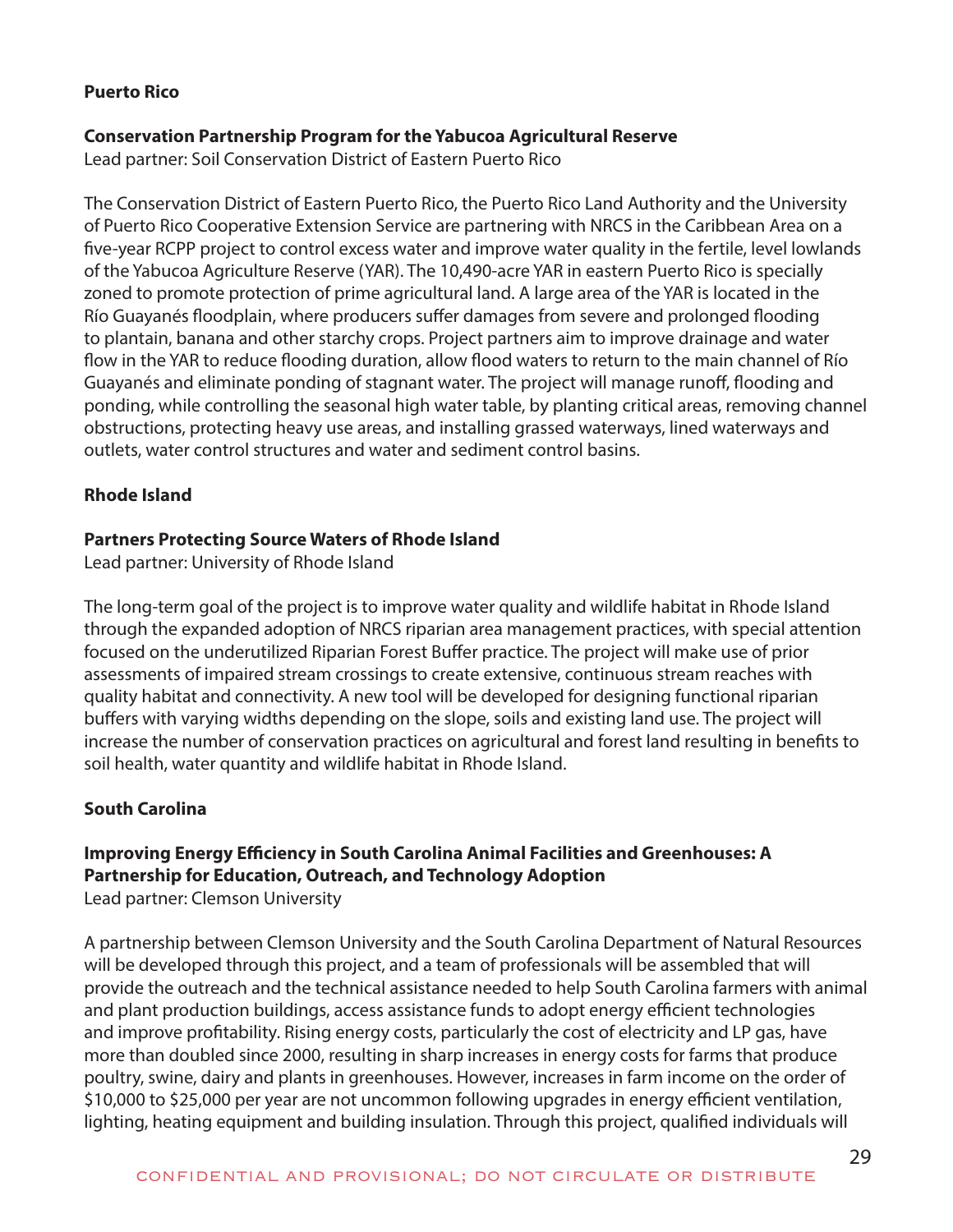be available to help South Carolina landowners with the technical information, design, cost-benefit analyses and reports needed to apply for cost-share and assistance funds for energy incentive programs.

## **South Dakota**

#### **Central Big Sioux River Water Quality Project**

Lead partner: Minnehaha Conservation District

The primary resource concern of the Central Big Sioux River Water Quality Project is the degradation of surface water quality from bacteria, nutrients and sediment. The project will assist land owners and producers with improving water quality by avoiding, controlling, and trapping nutrient and sediment runoff, and reducing agricultural non-point source pollution within the watershed. Thirteen Animal Waste Management Systems will be installed, 13 Comprehensive Nutrient Management Plans written, 43 acres of land will be enrolled in Riparian Area Management and 1,700 acres in the Seasonal Riparian Area Management, Cropland Best Management Practices will be also be installed to maintain a sustainable level of agricultural productivity.

#### **Tennessee**

## **Providing financial and technical assistance services to address soil & water resource concerns in 303(D) Listed Watersheds of TN**

Lead partner: State of Tennessee, Department of Agriculture

This project seeks to use RCPP funds to expand financial and technical assistance services provided across TN to address resource concerns & improve quality of Tennessee waters. The RCPP funds awarded will finance cost-share on conservation projects identified as contributing to the watershed being listed on the state 303(d) list. Outside technical assistance will primarily come from Technical Service Providers listed in NRCS's "TechReg", but contracts with other qualified professionals such as professional engineering firms may be used. Pre-established pay rates for services will be developed for applicable NRCS conservation practice planning, design and construction inspection. The plan is to focus the additional financial and technical assistance resources on projects located within watersheds that are listed as impaired on the 2012 303(d) list. This listing identifies more than 10,000 stream miles across Tennessee that are impaired from some agricultural concern; such as, crop production, livestock impacts, pasture grazing, etc. Treatment of primary resource concerns will address and minimize impacts from siltation/sedimentation, nutrients and pathogens. Success will be measured in the number of projects implemented, and the whole or partial de-listing of streams from subsequent 303(d) lists issued by the state environmental regulatory agency.

## **Increasing Row Crop Sustainability in the Obion River Watershed**

Lead partner: University of Tennessee Extension

This project is to promote adoption of agricultural Best Management Practices (BMPs) in the North Fork Obion River Watershed that will ultimately reduce nutrients and sediment from degrading the quality of our state's surface waters and ultimately the Mississippi River Basin. Secondary resource concerns to be addressed include: degraded plant condition, soil erosion and soil quality degradation. We are proposing: to implement establishment of cover crops; site-specific soil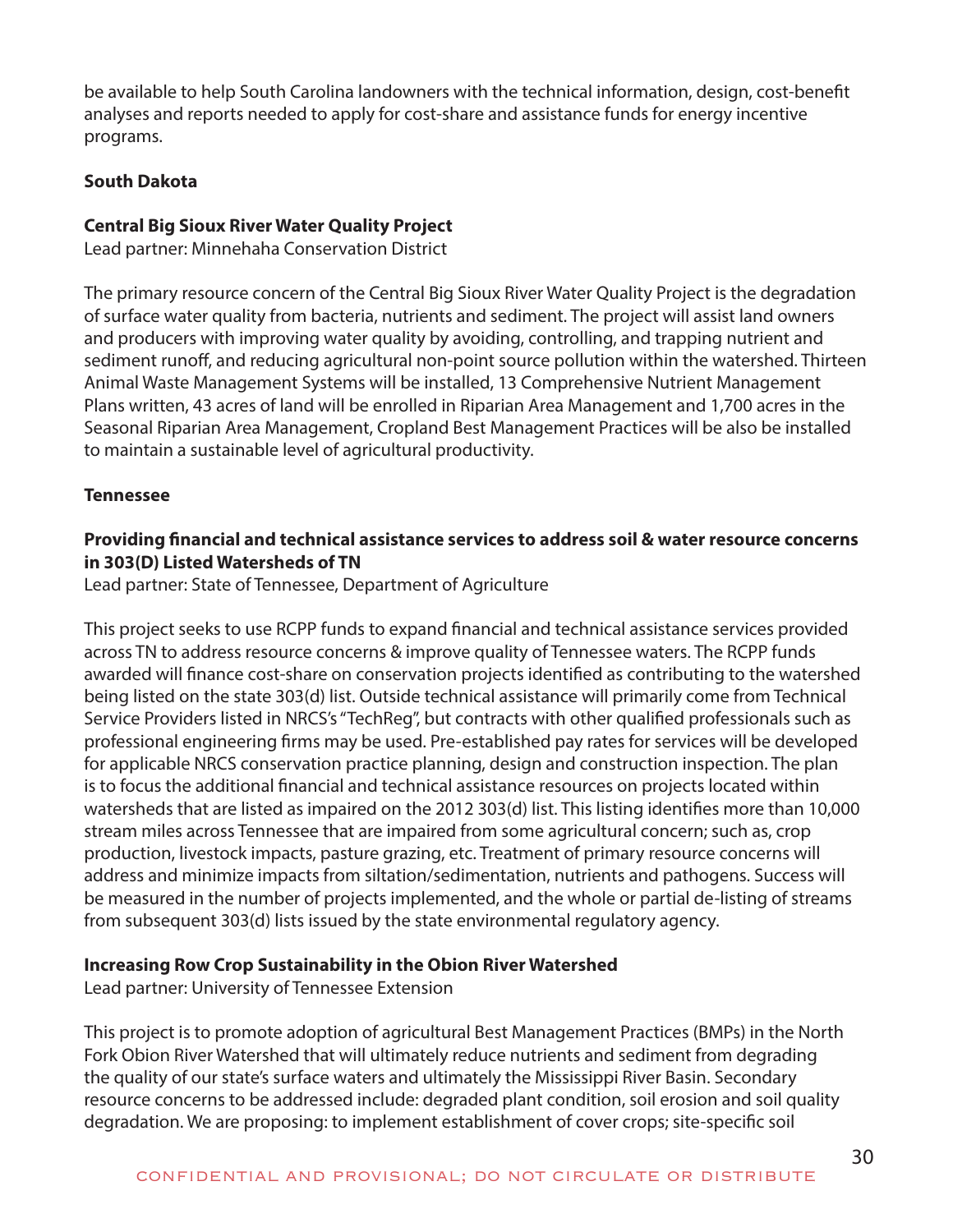sampling and University fertilizer recommendations on a variable-rate basis; and application of USGS SPARROW model for West Tennessee in order to estimate total nitrogen and total phosphorus loads in West Tennessee watersheds, including North Fork Obion River Watershed. These sites will promote the benefits of cover crops on improving soil and water quality, as well show that chemical fertilizers applied at the right rate and right place can limit the amount of nutrients entering our waterways while maintaining the agricultural productivity of the land. The increase in acreage of cover crops and/or receiving a variable rate application of fertilizer in this watershed will serve as one method of gauging success. The Revised Universal Soil Loss Equation 2 (RUSLE2), along with the Tennessee Phosphorus Index, will be used to quantify sediment and nutrient savings resulting from these installed BMPs as a measurement of the primary resource concern, water quality degradation. The SPARROW model for West Tennessee will be applied to estimate total nitrogen loads in Mississippi River Basin watersheds in Tennessee, including the North Fork Obion River Watershed; and a statewide SPARROW model for total phosphorus will be developed to estimate total phosphorus loads in the watersheds. The loading analyses will support the future prioritization of watershed sites, the development of plans, and the implementation of appropriate site-specific BMPs.

#### **Texas**

#### **Texas Gulf Coast Stream and Wetland Initiative**

Lead partner: Resource Institute Inc.

The Texas Gulf Coast region is experiencing rapid growth and development that is putting pressure on the aquatic resources of the region, and is contributing to the degradation of the Gulf of Mexico. The project will focus on the restoration and protection of headwater stream and wetland systems on agriculture land to improve function and provide protection against future developmental impacts. It will also work to improve water quality and quantity, reduce soil erosion and enhance/create habitat for at risk species through education, outreach and engagement of landowners and land managers for installing conservation practices on their land in the region.

## **Lower Rio Grande Valley Water Improvement Initiative**

Lead partner: Texas Water Resources Institute

The Lower Rio Grande Valley is experiencing significant population growth which has contributed to degraded water quality and limited water supplies, which has increased the need for improved irrigation efficiency. Through partners, funds and educational efforts will be leveraged to work with landowners to reduce nutrient and sediment loading in local water bodies as well as improve agricultural water use efficiency. This project will also enhance agricultural production in the Valley.

## **Utah**

## **Catastrophic Wildfire Reduction Strategy**

Lead partner: Utah Division of Forestry, Fire and State Lands

This is a statewide, locally lead initiative aimed at significantly reducing the size, intensity and frequency of catastrophic wildfires in Utah in partnership with the Utah Division of Forestry, Fire and State Lands. Through the efforts of regional work groups, a statewide steering committee and a project coordinator, priority project areas will be identified based on a detailed risk assessment.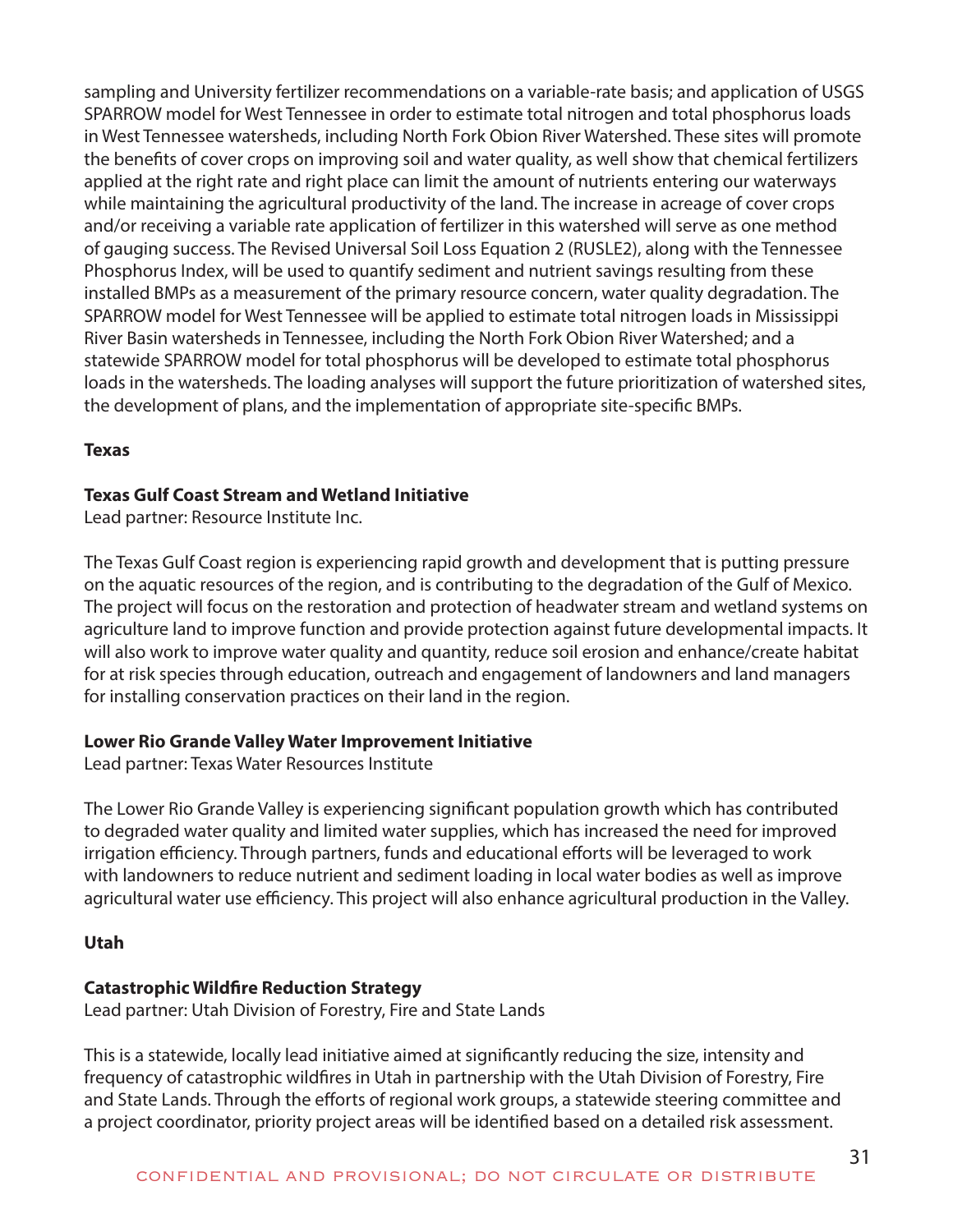Implementation project activities will then be developed to reduce fire risk. Farm Bill Environmental Quality Incentives Program funds will be used to assist local landowners to implement practices such as fuels reduction (brush management and forest thinning) as well as fuel breaks, riparian restoration and prescribed grazing. The project supports the goals of the National Cohesive Wildfire Management Strategy and Governor Gary Herbert's Catastrophic Wildfire Reduction Strategy Initiative.

## **Vermont**

## **Planning for Accelerated Conservation Planning Implementation in the Lake Champlain Watershed of Vermont and Beyond**

Lead partner: Vermont Association of Conservation Districts

The core objective of Vermont Association of Conservation District's RCPP program is to reduce phosphorus loading into the Lake Champlain Basin by approximately 5080 lbs. per year. Taking into account the multiplier effect over the four years of the program, this benefit will compound to an estimated 12,700 lb. reduction of phosphorus loading over the life of the project. Furthermore, we estimate that farmers will use 144 tons less phosphorus fertilizer per year at the end of this program as a result of their adoption of the NMPs, which is a 50 percent decrease. The secondary objectives of the program, which are essential to the core objective, are to increase participating agricultural producers' understanding of the benefits of nutrient management, conservation and land treatment planning, leading to increased conservation implementation on small farms operations, especially the operations of Historically Underserved producers.

## **Virginia**

## **Forests – Fundamental for Conservation in Virginia**

Lead partner: Virginia Department of Forestry

Well-managed, productive forests offer numerous conservation benefits, but the long growth cycle of trees can present a financial challenge for landowners seeking to retain and manage working forestlands. The Virginia Department of Forestry is leveraging its strong partnership with NRCS to help increase adoption of forest management planning and practices among Virginia's more than 350,000 forest land owners through coordinated outreach, education and funding assistance. Installed practices will offer statewide conservation benefits from cleaner water in the Chesapeake Bay to restoration of declining tree species like the Longleaf Pine and re-establishment of habitat for bobwhite quail and pollinators. Landowner engagement through participation in the Conservation Stewardship Program will help ensure that forest stands are retained and enhanced for ongoing natural resource protection.

## **Washington**

## **Confederated Tribes of the Colville Reservation Water Quality and Habitat Improvement Project**

Lead partner: Confederated Tribes of the Colville Indian Reservation

The project focuses on reducing soil erosion and stream sediment by repairing or removing stream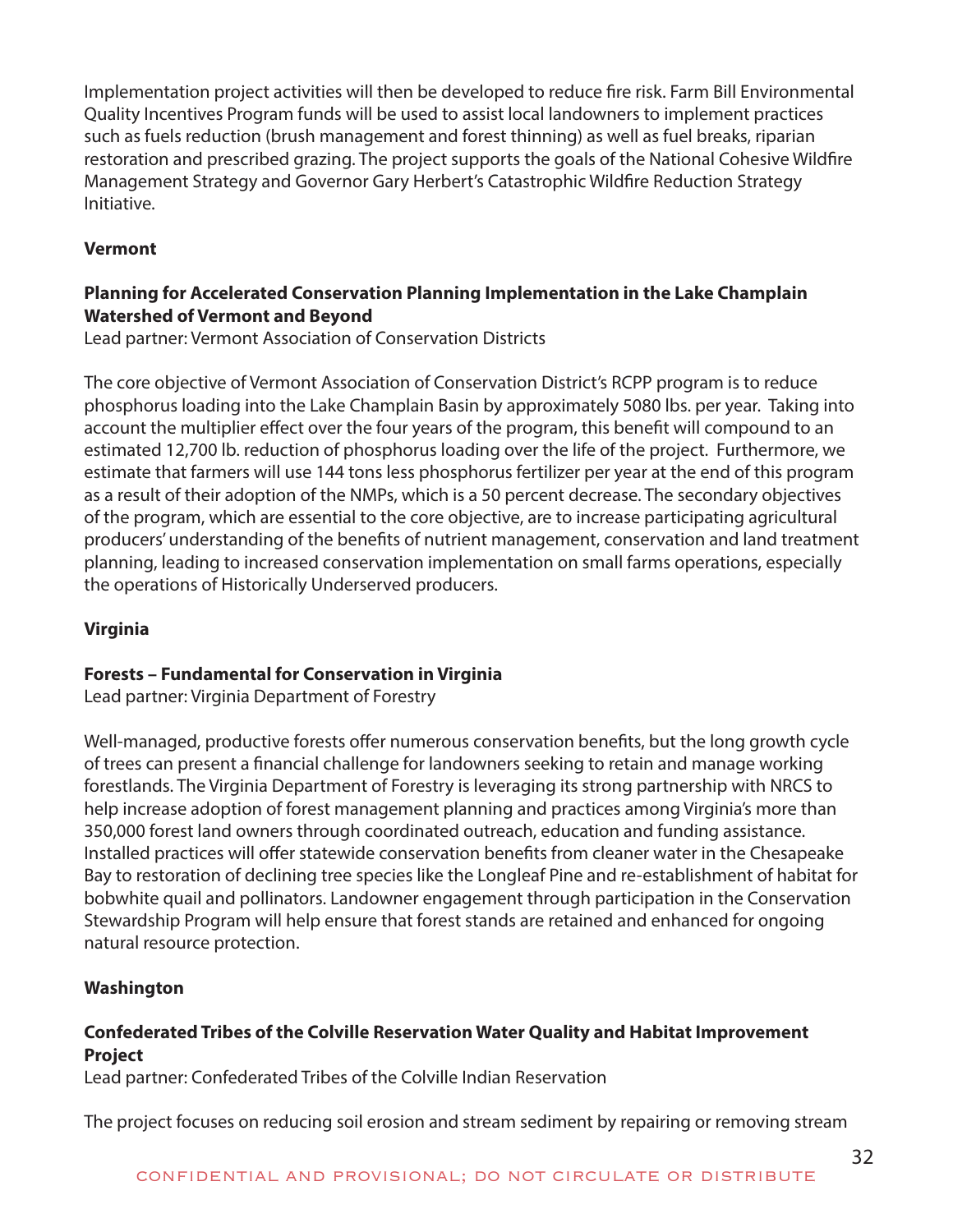crossings, decommissioning forest roads, installing road drainage and protecting wetland/riparian areas. In addition, this project will improve range conditions through feral horse management and improve wildlife habitat for the sharp-tailed grouse and Columbia River redband trout.

## **West Virginia**

## **West Virginia's Chesapeake Headwaters Conservation Partnership**

Lead partner: West Virginia Agricultural Land Protection Authority

The project will target the placement of perpetual conservation easements on lands that are the most critical for the protection of water quality in the Chesapeake headwaters of West Virginia. This region is an important source of drinking water for over 4 million people in the Washington DC metro area. By incentivizing permanent buffers around sinkholes in karst areas, as well as buffers in riparian corridors and protecting high-quality forests this project will ensure better protection for these sensitive areas. Success will be gauged first by the willingness of landowners to implement the protection measures as part of their easement; and second by the movement toward future implementation of such measures on all easements containing those attributes identified as vital to the protection of vital resources in the Chesapeake headwaters region.

## **Wisconsin**

## **Baraboo River Watershed Regional Conservation Partnership Program**

Lead partner: Sauk County Conservation Planning and Zoning Department

The Baraboo River Watershed RCPP will focus on improving water quality within the Baraboo River Watershed through the promotion and installation of soil and water conservation practices using USDA-NRCS standards and specifications. These activities will be carried out through collaborating partner agencies utilizing partner provided financial and technical assistance. The Baraboo River has been identified as the second greatest contributor of total phosphorus loading to the Wisconsin River. The primary resource concern that will be addressed through the Baraboo River Watershed RCPP is Water Quality Degradation, or specifically high phosphorus and sediment levels being contributed to surface waters within the watershed.

## **Oconomowoc River Watershed Water Quality and Soil Loss Improvements**

Lead partner: City of Oconomowoc

The main goal of the project is to improve water quality within and downstream of the Oconomowoc River Watershed. The City of Oconomowoc will be leading this project by working with producers and many other partners to improve water quality. A secondary objective is reduction of soil loss within the watershed. The activity to support these objectives will be working with producers to reduce the amount of soil loss and nutrients in the watershed. Benefits will be improved water quality, and reduced soil and nutrient loss from agricultural lands.

## **Wyoming**

**Water Quality and Habitat Improvements: Tongue River Watershed- Sheridan County, WY**  Lead partner: The Nature Conservancy-Wyoming Chapter